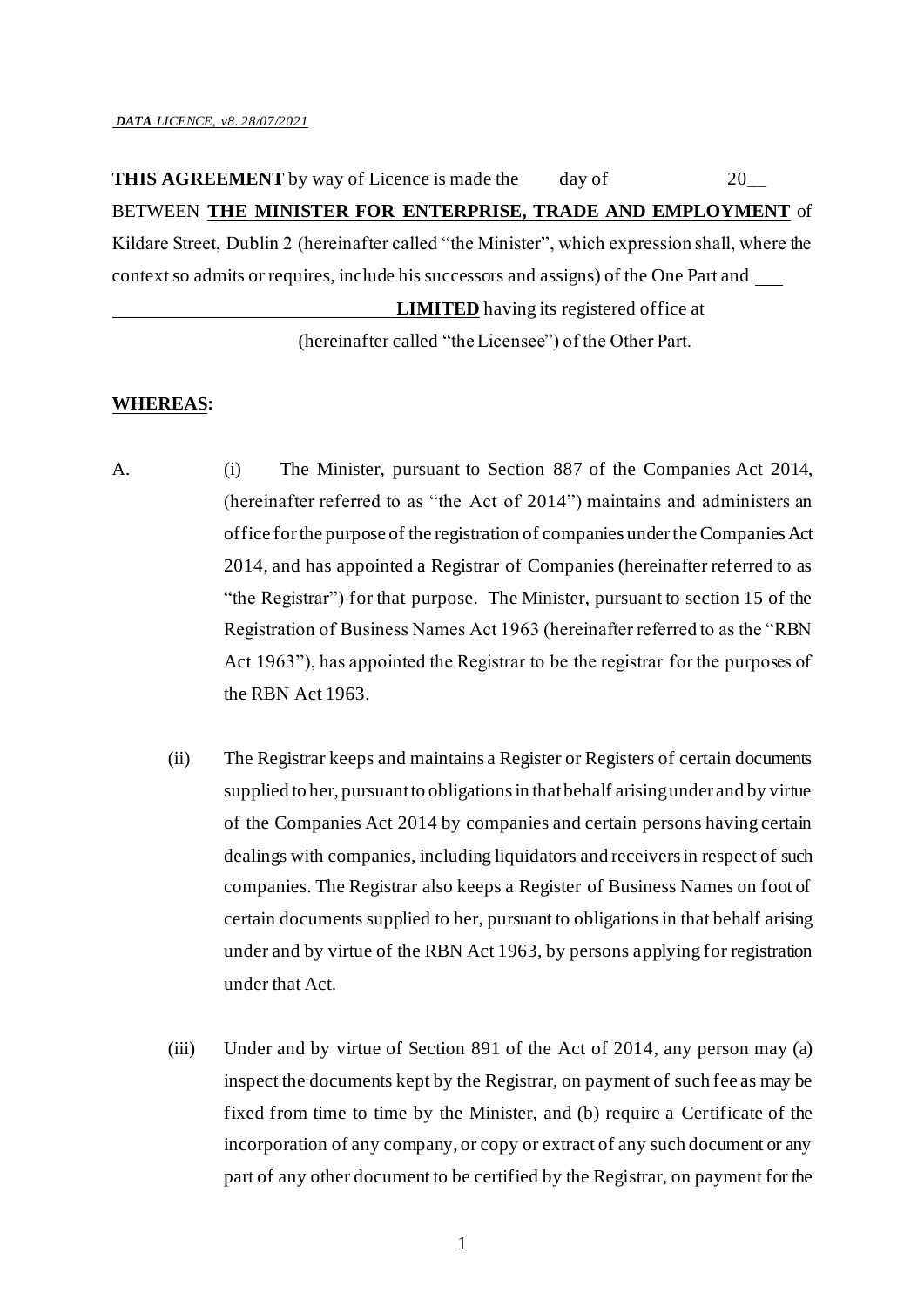Certificate, certified copy or extract, of such fee as the Minister may fix. Under and by virtue of Section 16 of the RBN Act 1963, any person may (a) inspect the documents kept by the Registrar, on payment of such fee as may be prescribed, and (b) require a certificate of the registration of any person, or a copy of or extract from any other document or any part of any other document to be certified by the Registrar, on payment for the certificate, certified copy or extract, of such fee as the Minister may prescribe.

- (iv) Under and by virtue of Section 214 of the Companies Act 2014, the power conferred on a company by Section 213 of the Companies Act 2014 to keep a Register or other record by recording the matter in question otherwise than by making entries in bound books, includes power to keep the Register or other record, other than the Minute Book kept pursuant to Section 166 of the Act of 2014, by recording the matters in question otherwise than in a legible form so long as the recording is capable of being reproduced in a legible form.
- (v) The Registrar, for the better management and performance of her functions and duties pursuant to the Companies Act 2014, and of her functions and duties pursuant to the Registration of Business Names Act 1963, and under the direction of the Minister, has caused substantial investment to be made in and about the obtaining, compiling and presentation of a database of such documents and the data as has been furnished to her as aforesaid, and is now compiling and proposes, in the future, to compile a database which shall be an extract of such information, facts and data as is now and will hereafter be furnished to her, arranged in a systematic or a methodical way, and individually accessible, by means which include electronic, electromagnetic or electrooptical process or analogous process and will incur a further substantial investment in obtaining and presenting the contents of such database (which database is hereinafter referred to as "the Registrar's Database").
- (vi) The Registrar intends compiling the records and information and data supplied to her in the future, arranged in a systematic or methodical way and individually accessible, by inputting on a daily basis details of and extracts from the documents filed with her to a computer-based system so as to form part of her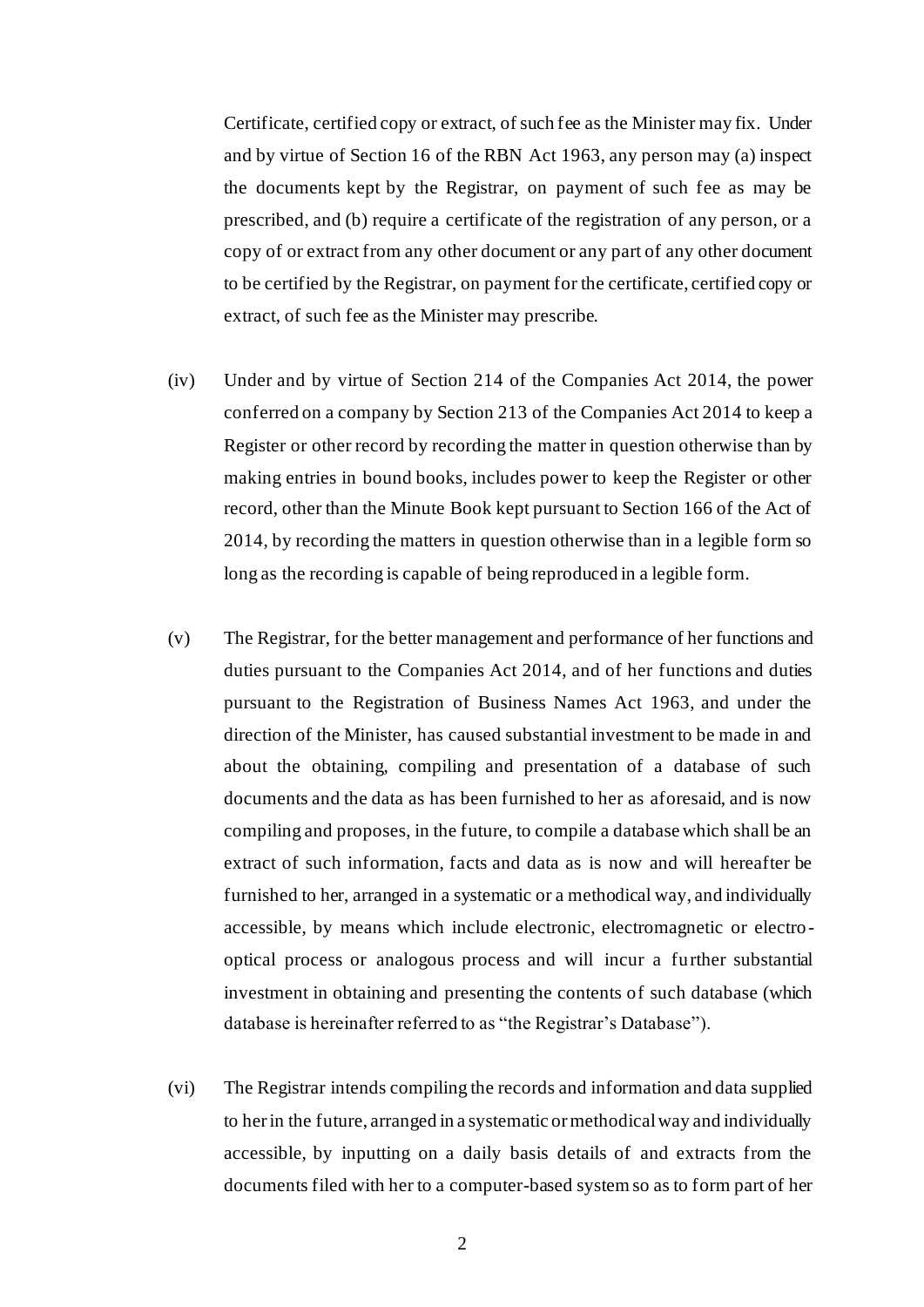Database. The Registrar intends to transfer an extract from the daily update to her Database by appropriate means to appropriate licensees.

- (vii) The fees for the provision of the foregoing extract from the Registrar's Database shall be fixed by the Minister pursuant to Section 891 of the Companies Act 2014, and section 16(1) of the RBN Act 1963, or any Act amending, extending, repealing or replacing either of the foregoing, and are set out in Clause 7 to this Agreement under the heading "Tariff", and are subject to review as therein provided.
- (viii) The copyright in the Registrar's Database is a Government Copyright under and by virtue of Section 191 of the Copyright and Related Rights Act, 2000 (hereinafter referred to as "the Copyright Act of 2000"), as the Licensee hereby ACKNOWLEDGES AND ADMITS.
- (ix) The Licensee hereby ACKNOWLEDGES AND ADMITS that the Registrar's Database is an original Database within the meaning of and for the purposes of the Copyright Act of 2000, and that a Database Right, within the meaning of Section 321 of the Copyright Act of 2000 exists in respect thereof and that the Government is the maker of that said Database.
- B. (i) The Licensee operates a computerised information service which enables its own clients to have access to information prepared by it, the Licensee, from a number of sources and stored in the Licensee's central computer system (which database is hereinafter referred to as "the Licensee's Database").
	- (ii) The Licensee wishes to obtain and use, on an ongoing basis, in connection with its business aforesaid, certain data from the Registrar's Database, in order to augment and/or improve the Licensee's Database for access by its clients, and has requested the Registrar to supply the Data as hereinafter defined, on a regular basis, and to license or permit it to use the same, and the Minister has agreed, for the fee hereinafter stated, and on the terms and subject to the conditions hereinafter contained, so to do.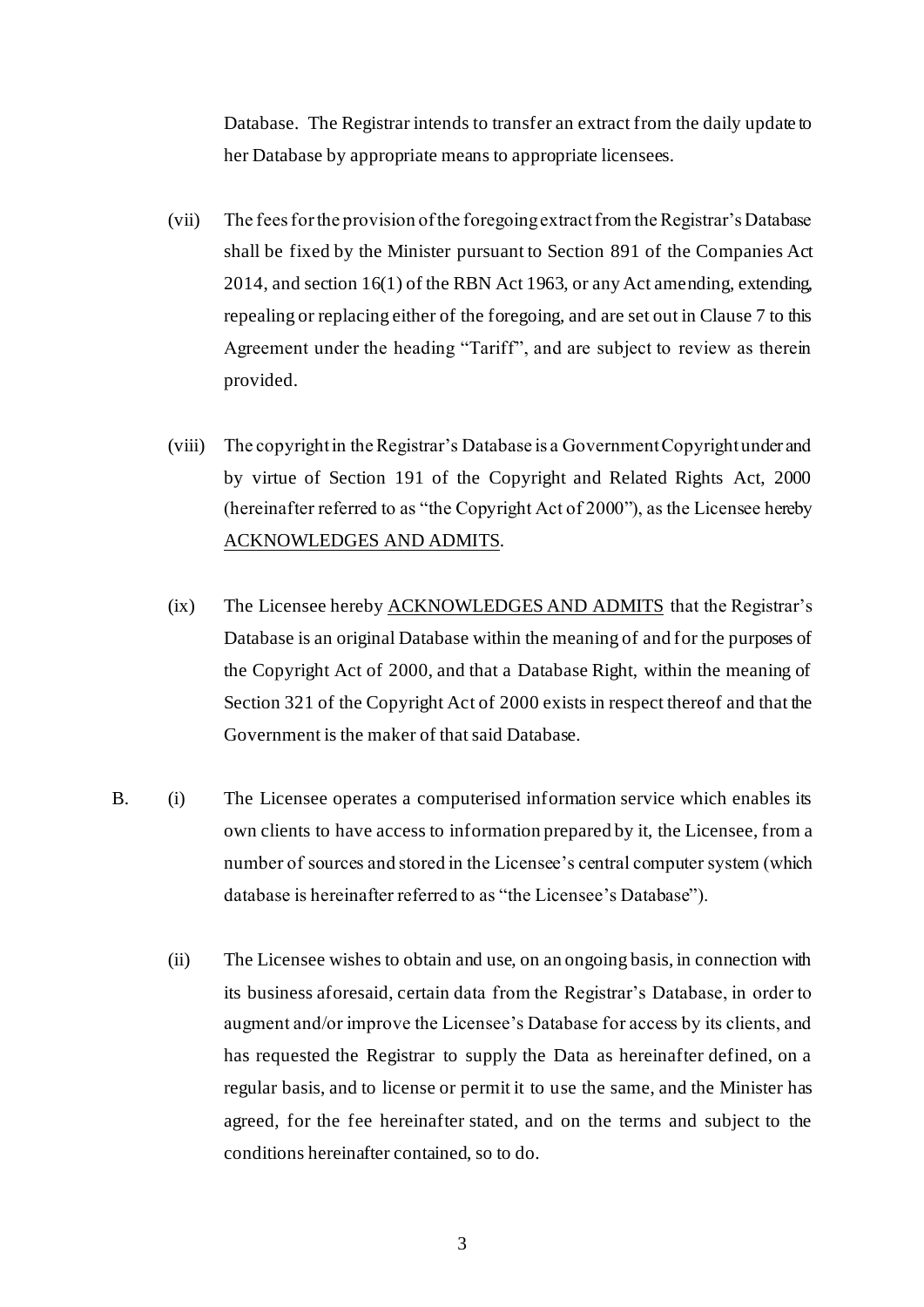- (iii) The Licensee hereby **ACKNOWLEDGES** that it, the Licensee, has been made aware that other persons have applied to the Registrar for a like or similar Licence or Licences and facilities, and that the Registrar intends to make a like facility or a like or similar Licence available to other persons or bodies, and that the Registrar intends to and will continue to perform her statutory duties to the public under Section 891 of the Companies Act 2014 and under section 16 of the RBN Act 1963, and any amendment or amendments thereof that may from time to time be made thereto, and that she intends to upgrade and endeavour to further upgrade the services and facilities which she offers to the public, and the mode and manner in which the same are and shall be provided to the public, and that the Licence being hereby granted to the Licensee is granted on a nonexclusive basis, and WITHOUT PREJUDICE to the manner and mode in which the Registrar may continue to perform her duties and functions to the public, and others, in the future.
- C. NOW IT IS HEREBY AGREED by and between the Minister and the Licensee as follows:

### **1. DEFINITIONS:**

In this Agreement, the following words and expressions shall, where the context so admits or requires, bear the following meanings:

- (a) "The Companies Act" means the Companies Act 2014, and any Act amending, extending, repealing or replacing same.
- (b) "The Copyright Acts" means the Copyright and Related Rights Acts, 2000 to 2007, and any Act amending, extending, repealing or replacing same.
- (c) "The Data Protection Acts" means the Data Protection Acts, 1988- 2003, and any Act amending, extending, repealing or replacing same.
- (d) "Data" means the information specified in the First Schedule hereto.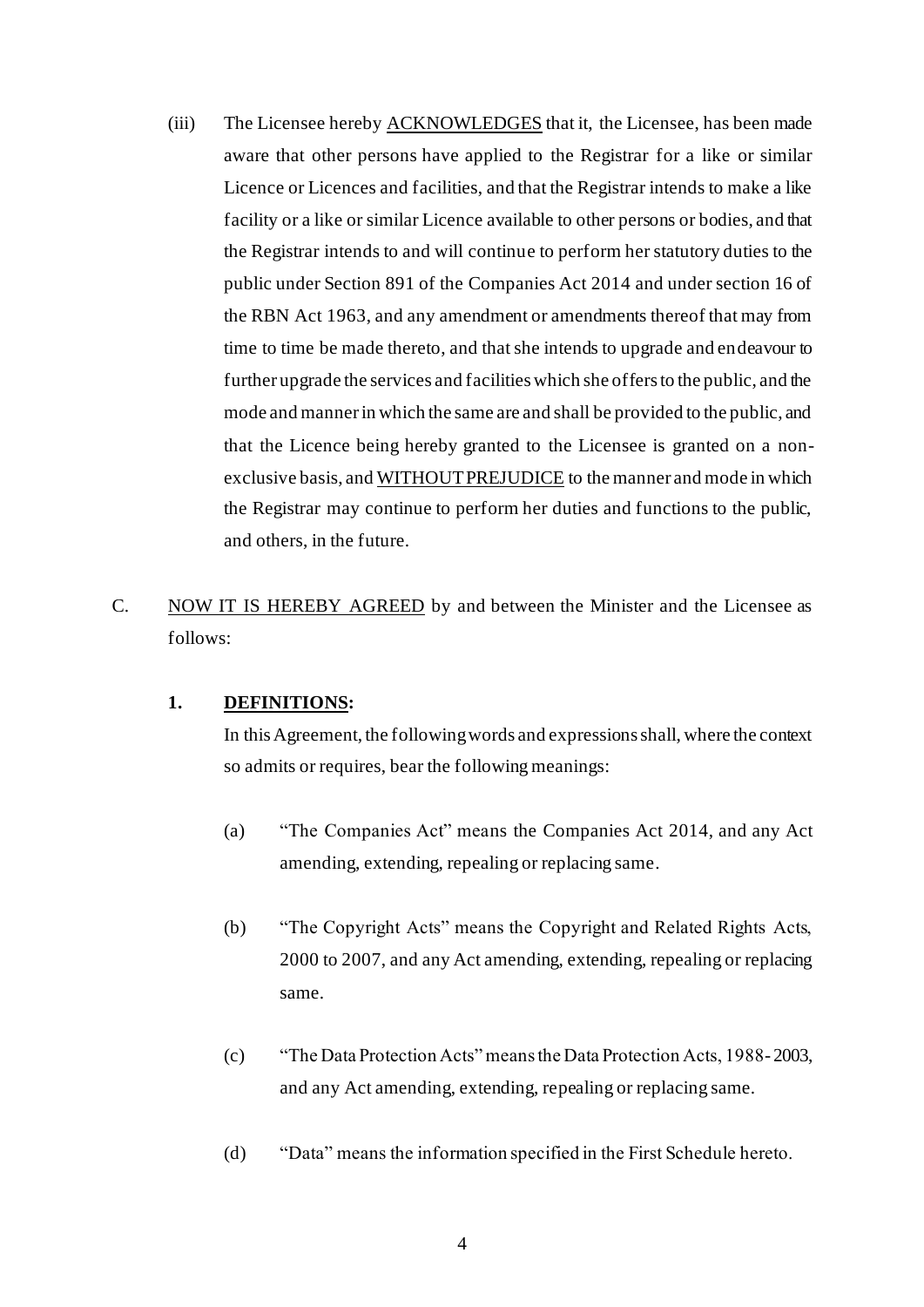- (e) "Medium" means the method of transfer of Data referred to in Recital A(vi) above, and specified in the Second Schedule hereto PROVIDED ALWAYS however that such medium may, as the Registrar may, from time to time, in her sole discretion, and subject to the provision in that behalf hereinafter contained, determine and when and so often as she may so determine, be altered so as to become and be the manner of transfer of Data pursuant to this Licence.
- (f) "Personal Data" means data in relation to a living person who can be identified either from the data or from the data in connection with other information in the possession of the Data Controller, or as defined in Section 1(i) of the Data Protection Act, 1988, or any Act amending, extending, repealing or replacing the same.
- (g) "Direct Marketing Purpose" means for the purpose of advertising or promoting a particular product or service or products and services.
- (h) "Substantial" in relation to the extraction or reutilisation of the Data means substantial in terms of quantity or quality, or a combination of both.
- (i) "A Value Added Product" means a product consisting of Data supplied to or taken by the Licensee hereunder in its supplied raw state, loaded onto databases, processed and reformatted with data, whether obtained from other sources or not, and/or analysed, so as to add value to the raw data, and so as to create derived information, for incorporation in products and services of the Licensee, before being supplied on to any customer or customers of the Licensee.

PROVIDED ALWAYS, for the purposes of sub-clause (d) above, subject as hereinafter provided, the specification for the Data may be modified from time to time by the Registrar in such manner as she, the Registrar for the time being, shall consider reasonable having regard to her functions and duties under the Companies Act, and under the RBN Act 1963, and as provided for in the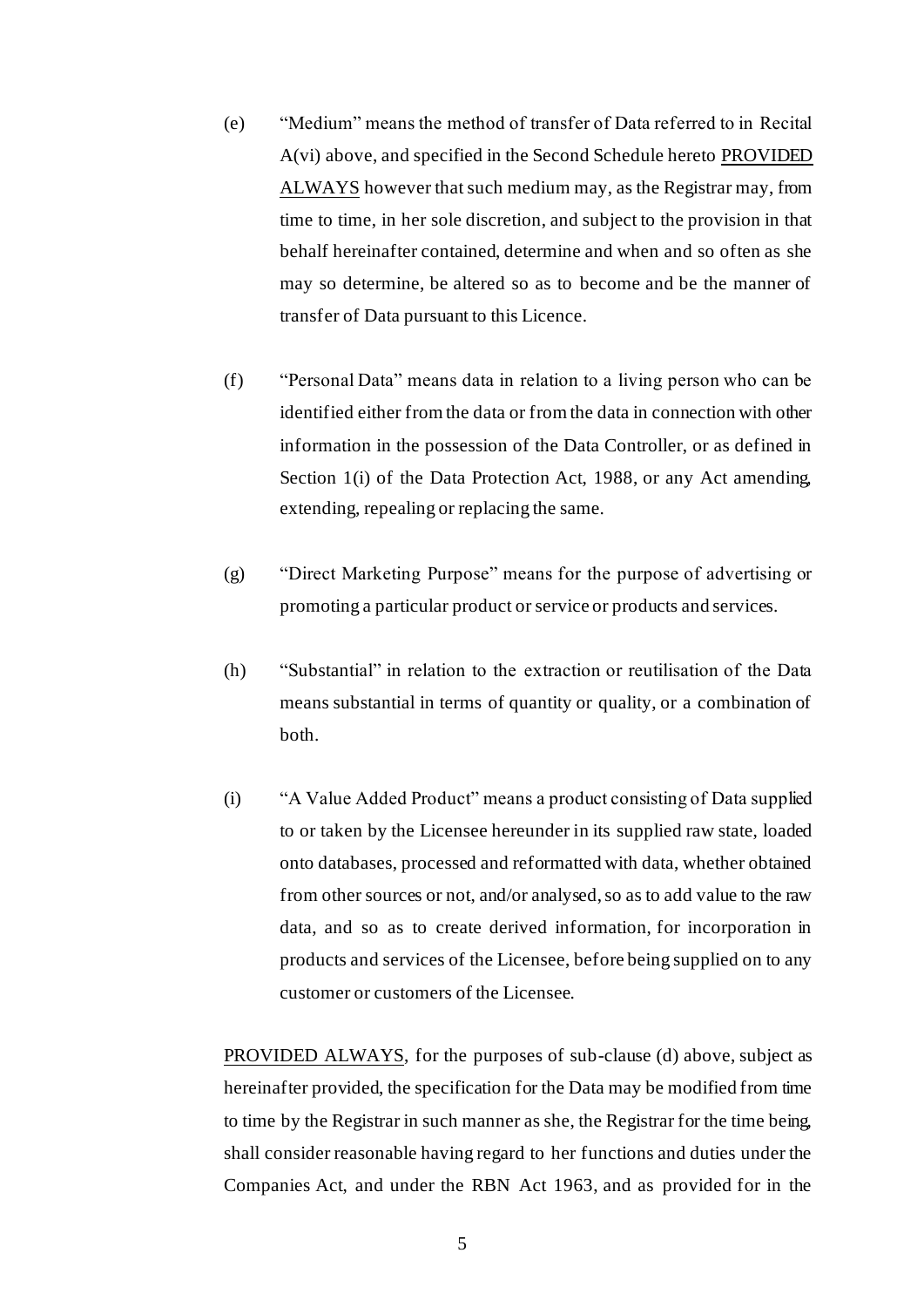Regulations made, from time to time, by the Minister, but bearing in mind the interest of the Licensee hereunder and of the interests of all other Licensees under similar arrangements. Before implementing any modification as aforesaid, and whenever she, the Registrar, proposes to modify the specification, the Registrar shall first notify the Licensee in writing, and all other Licensees under similar Licences to this Licence as may be affected by such modification, that she proposes to modify the specification and the manner in which she proposes so to do, and the date, not being a date less than two calendar months thereafter, on which she proposes to implement the aforesaid modification to the specification. In the event that the Licensee considers that the Registrar is acting unreasonably, it shall, within the period of ten working days from the date of receipt of the said modification aforesaid from the Registrar, inform the Registrar in writing, that it considers that the Registrar is not acting reasonably in and about the making of the proposed modification to the specification, and the reason why it so considers that the Registrar is acting unreasonably; in the event that the Licensee does not serve any such Notice within the said period of ten working days as aforesaid, (and for this purpose time shall be of the essence), the Licensee shall be deemed not to have any objection to the proposed modification. In the event that some other Licensee holding under a like or similar Licence notifies the Registrar within the said period of ten working days that it objects to the said modification, and the reasons therefore, the Registrar shall so inform the Licensee of the said reasons, - but not the name of the Licensee so objecting. In the event of the Registrar being unwilling or unable, in her sole discretion, to reach agreement with the Licensee hereunder so objecting, or the Licensee under some other Licence so objecting within a period of ten working days from the date of receipt of such notification from the Licensee or such other Licensee, the Registrar shall refer the dispute to such person, for his determination, as may be nominated for that purpose by the President for the time being of the Law Society of Ireland, and the Registrar shall not implement the proposed modification of the specification pending the determination of the dispute by such person as aforesaid, the fees of such person to be borne equally by the Registrar and the Licensee hereunder so objecting or the Licensee so objecting, and in the event of more than one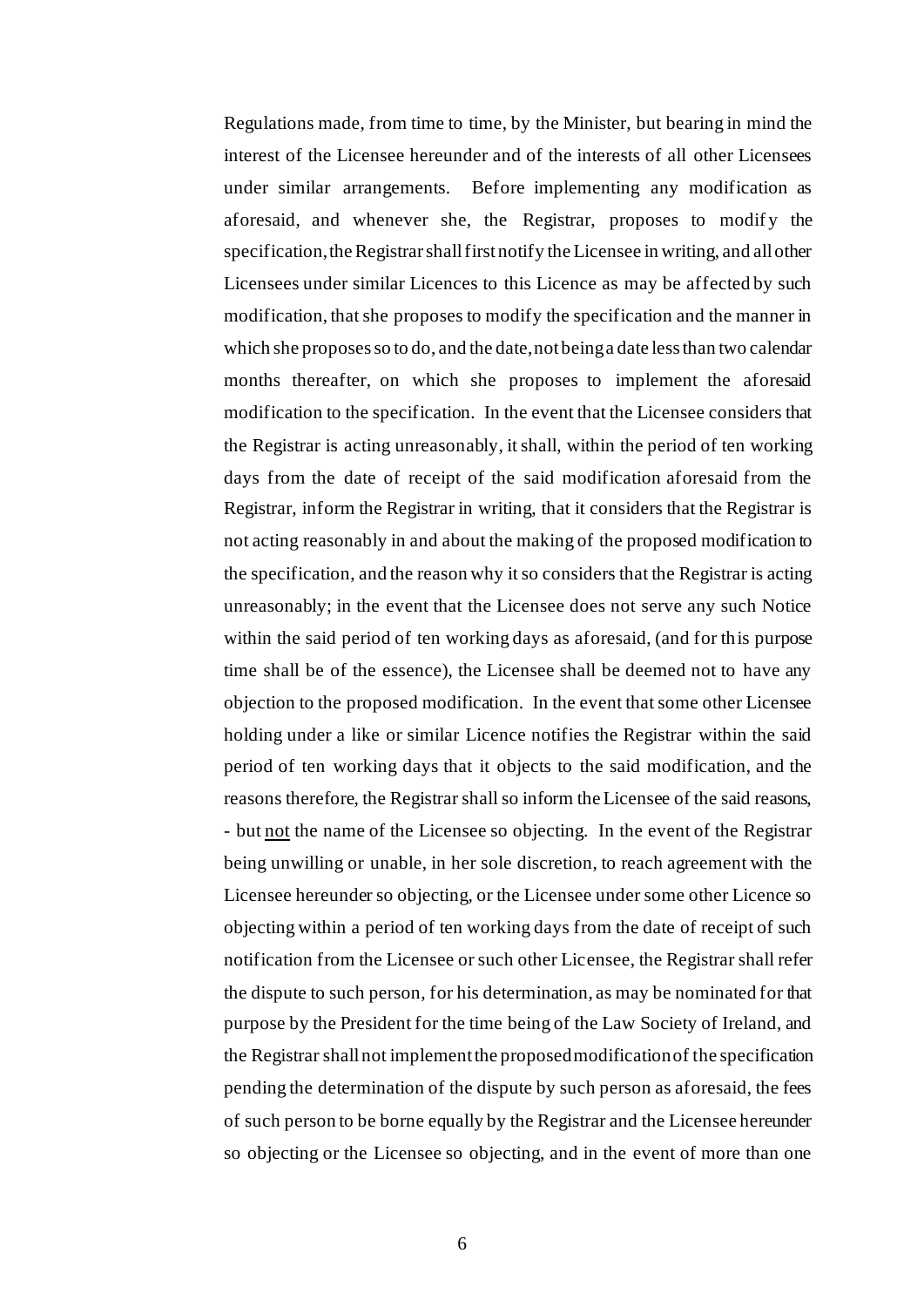Licensee objecting, shall be borne as to one half thereof by the Registrar, and as to the other half thereof by the Licensees so objecting.

- 2. IT IS HEREBY AGREED AND DECLARED between the Minister and the Licensee as follows:
	- (a) PROVIDED ALWAYS FURTHER that for the purposes of the foregoing sub-clauses, and in particular sub-clauses 1(h) above, it is hereby AGREED AND DECLARED that in the event of any dispute arising as to whether, in any particular event or events, a part of the Database is or any particular user of any part, parts or portion of the Database is (i) an insubstantial part or parts of the Registrar's Database or (ii) a substantial part, parts or portion thereof, and in the event of the Licensee and the Registrar not being able, within seven working days of the dispute or difference arising, or such longer period as may be agreed between the Licensee and the Registrar, to resolve the dispute or difference, the dispute may be referred, at the request of either the Registrar or the Licensee, to such person, for his determination, as may be nominated by the President for the time being of the Law Society of Ireland, and the fees and expenses of such person so nominated or appointed by the President shall be borne and paid by such party as the said Arbitrator shall direct, and in default of direction by the said person, be paid equally by the Registrar and the Licensee.

# **3. TERM:**

This Agreement shall be deemed to commence on the **\_\_\_ day of \_\_\_\_\_\_\_ 20\_\_**, and shall continue in full force and effect, unless determined in accordance with the provisions in that behalf hereinafter contained, for a period of four years from the commencement date, and if not determined at that time by either party, shall continue in full force and effect from year to year until it is determined by either party giving to the other not less than six months prior notice in writing determining at any time.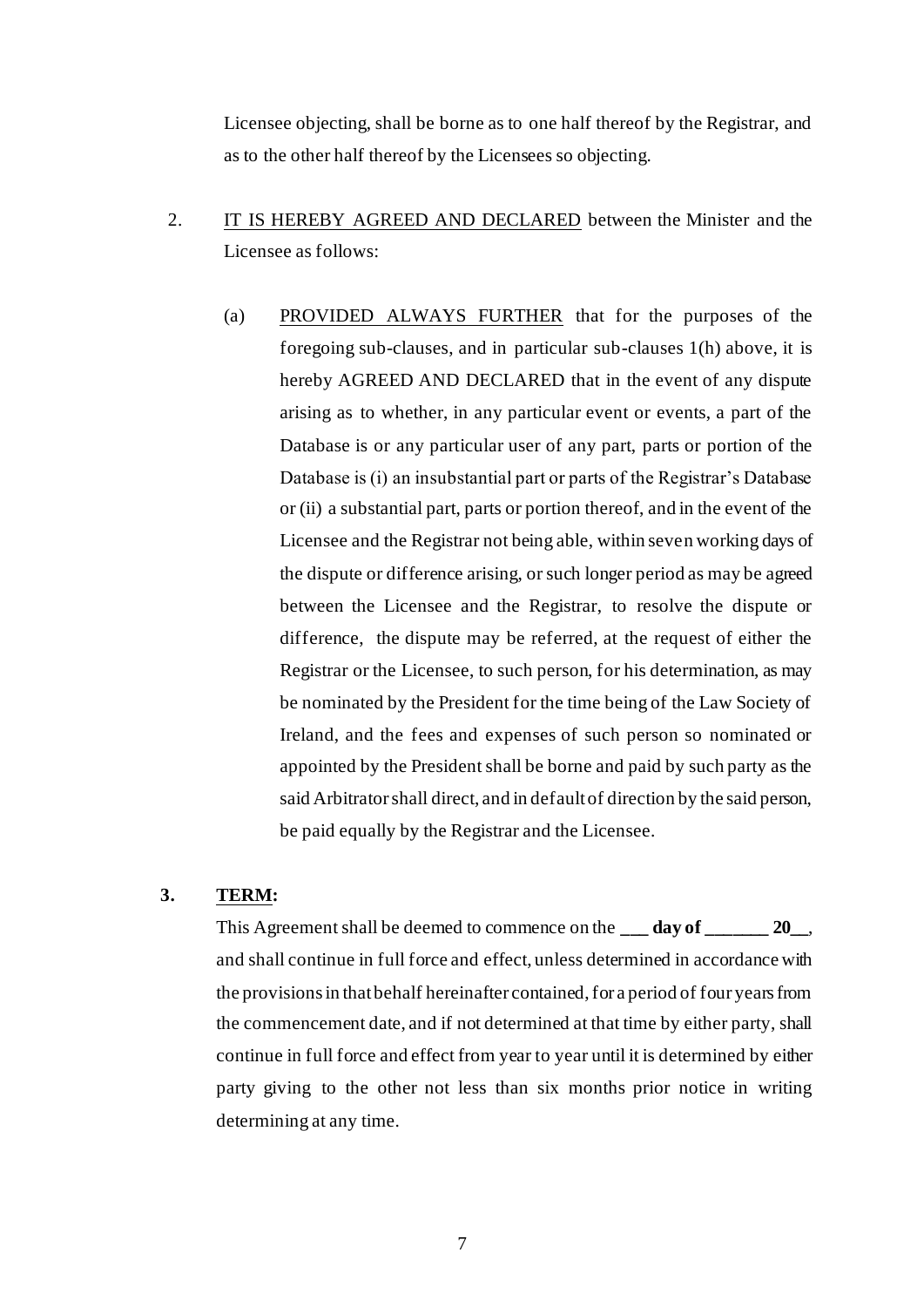#### **4. DELIVERY OF DATA:**

- (a) The Registrar shall supply to the Licensee the Data in the manner, format and at the frequency specified in the Second Schedule hereto PROVIDED ALWAYS that neither the Minister nor the Registrar shall be liable for any penalty, loss, injury, damage or expense arising from any delay in delivery of the Data to the Licensee which may be caused by strikes, lock-outs, breakdown of machinery or equipment, and/or any other circumstances or which are outside the control of the Registrar, nor shall any delay or failure on the part of the Registrar to deliver the Data in due time, entitle the Licensee to repudiate this Agreement.
- (b) In the event that the Data is not supplied by the Registrar to the Licensee in accordance with the terms of the Second Schedule hereto, and which delay was not attributable to any of the causes specified in clause 4(a) above, the Licensee shall be entitled to a rebate upon each occasion of such delay, being the pro-rata cost of one working day's data having regard to the amount of the applicable annual Tariff laid down in clause 7 hereof, and neither the Minister nor the Registrar shall be liable for any further penalty, or for any loss, injury, damage or expense arising from any delay in delivery of the Data in question to the Licensee. In this regard, for the purposes of determining any credit due to the Licensee in respect of the late delivery of Data, it shall be assumed, for the purposes of this sub-clause, that there are 250 working days in any one year during the currency of this Licence.
- (c) The Licensee shall have the right to make inquiries about the Data, and for such purposes, the Registrar will designate one or more of her staff to deal with such inquiries and such inquiries as may be made by any other person, persons or body enjoying the like or similar rights to those of the Licensee hereunder. The Registrar will use her best endeavours to ensure that such inquiries are replied to as soon as is reasonably practicable.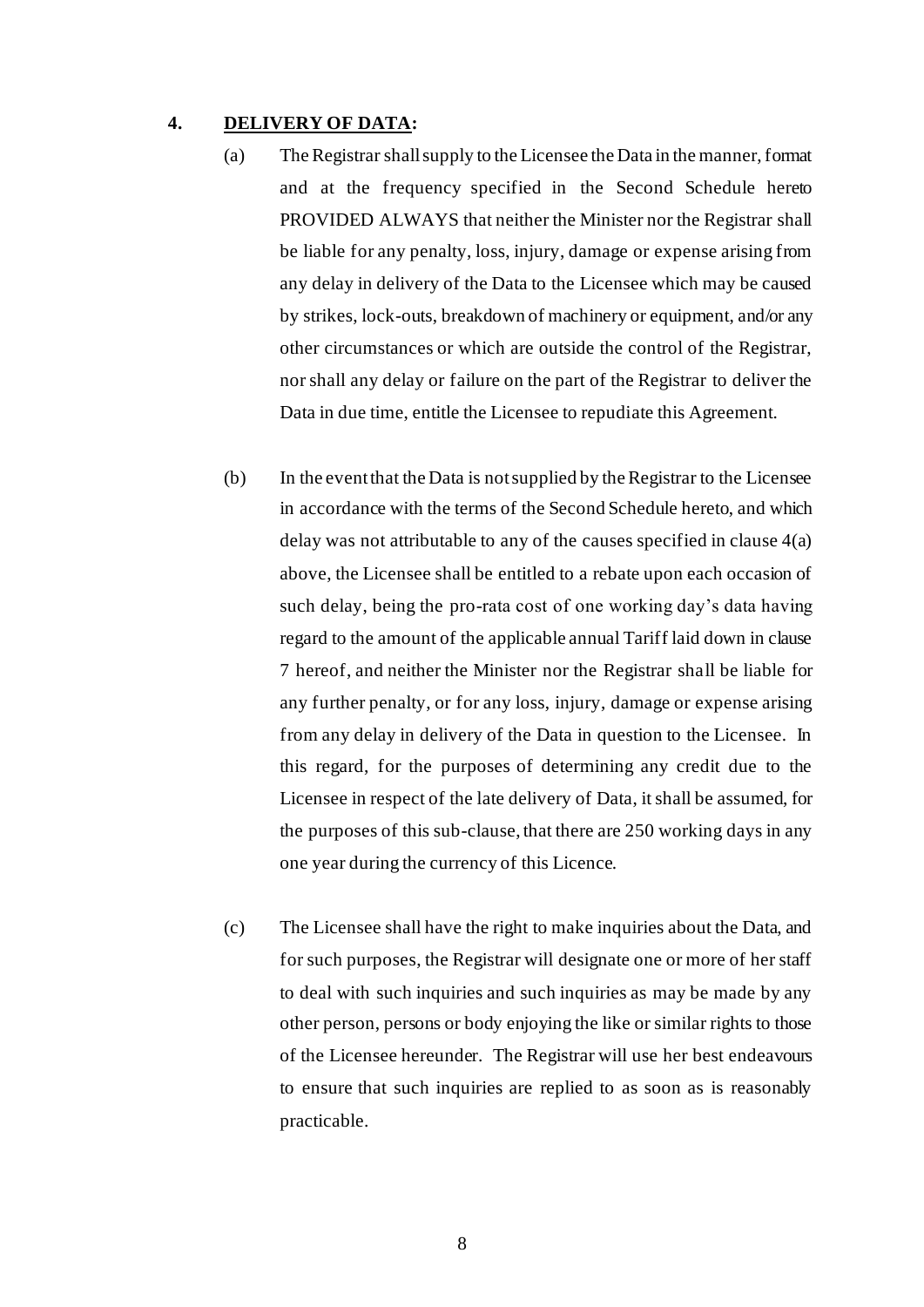(d) The Registrar shall have the right as aforesaid to alter or modify the format or specification of the Data, subject as hereinbefore provided.

### **5. LICENCE TO USE:**

In consideration of the payment of the Tariff and the entitlement to services the same are hereby reserved, the Minister hereby LICENCES AND PERMITS the Licensee, in common with the Registrar, and also in common with all other persons or bodies as may, from time to time, be granted a like or similar right or permission as are hereby Granted and Permitted to the Licensee and all other persons duly authorised by law, subject to and on the terms and conditions herein, to USE the Data for the following purposes, but SUBJECT TO the following conditions and limitations:

- (a) Subject to the following sub-clauses, the Licensee may, as a lawful user, do any of the acts permitted to be done by a lawful user under or by virtue of the Copyright Acts of 2000 to 2007, and the Data Protection Acts, 1998 to 2003.
- (b) In respect of those companies as are specified in the Third Schedule hereto, the Licensee, whether acting by itself, its servants or agents, shall not be entitled to sell, distribute, publish, supply or apply the Data, either in its entirety or substantially in its entirety, in its raw state or original format as supplied hereunder to any of those companies otherwise than at a price which equals or exceeds 120% of the price for the time being paid or payable by the Licensee hereunder.
- (c) Subject to sub-clause (b) above, not to sell, distribute, publish, supply or apply the Data supplied hereunder to any customer of the Licensee other than as value added data or a Value Added Product.
- (d) Not to utilise, distribute, publish, supply or apply any part, parts or portion of the Data for direct marketing purposes to home or residential addresses, and to impose a similar condition on any of its customers to which it sells, distributes, publishes, supplies or applies the Data, or any part or parts or portion of it or any Data supplied hereunder which has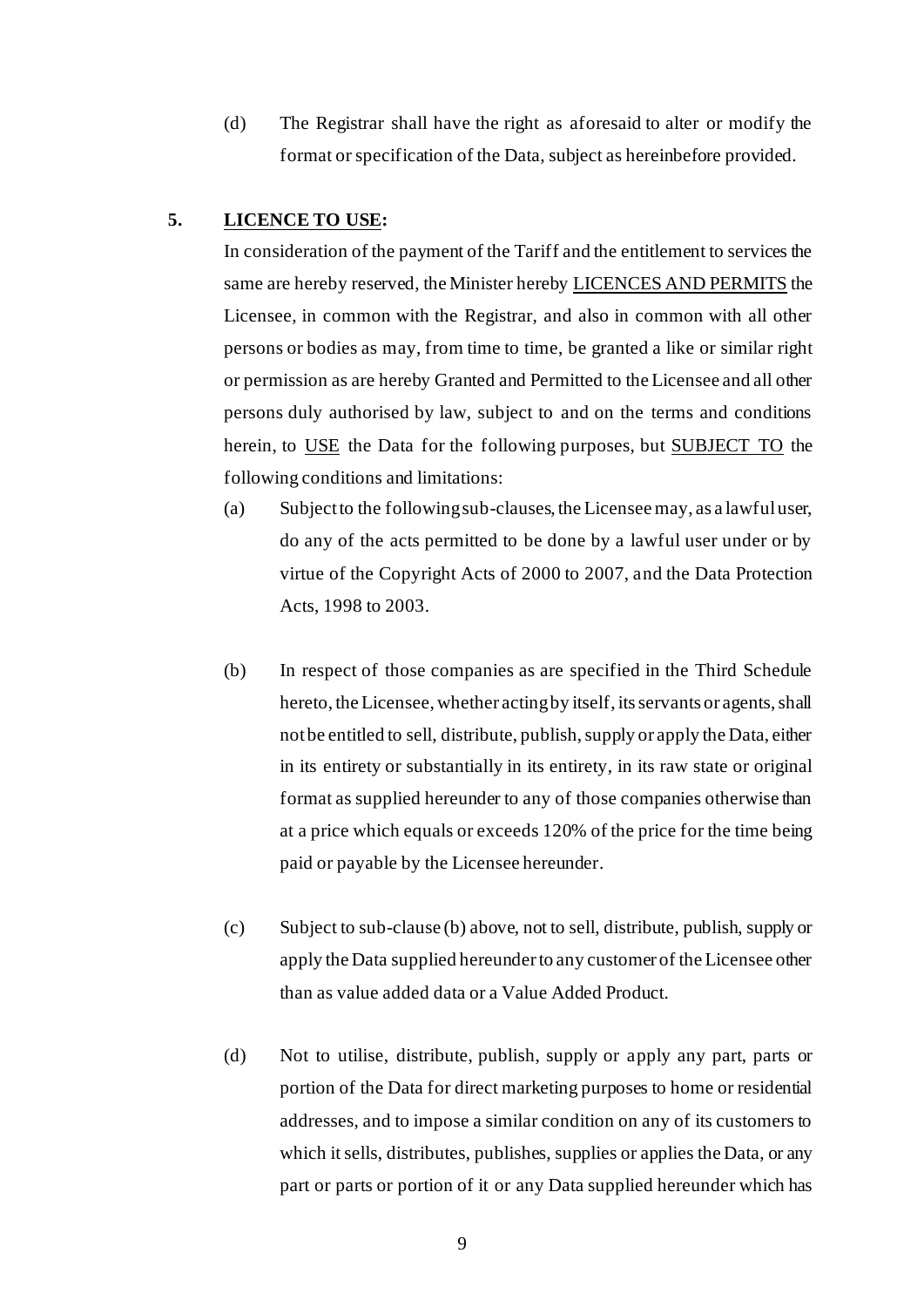been reformatted, and to which no additional data of the Licensee itself has been added to, and the Licensee shall equally impose this prohibition on its own customers.

- (e) Subject to the sub-clauses (a), (b), (c) and (d), the Licensee shall be entitled to extract or utilise or re-utilise insubstantial parts of the Registrar's Database for any lawful purpose. For the purposes of determining what is an "insubstantial part or parts of the Registrar's Database", the provisions of Section 324(3) of the Copyright Act of 2000 shall apply hereto, and shall be deemed to apply herein as written herein *ad longum*.
- (f) Not to use the Data, or any parts or part or portion of the Data, or allow the Data or any parts or part or portion of the Data to be used for any purpose which is an illegal, immoral, fraudulent or dishonest purpose, or in support of any such illegal, immoral, fraudulent or dishonest purpose, and to impose a similar condition on any of its customers to which it sells, distributes, publishes or applies the Data, or any parts, part or portion thereof.
- (g) Not to use the Data, or any parts or part or portion of the Data, or to allow the Data or any part, parts or portion of the Data to be used for any purpose other than as permitted above.
- 6. (a) PROVIDED ALWAYS that for the purposes of sub-clauses (c) and (d) of Clause 5 above, the Data as supplied to the Licensee shall not be published or supplied or furnished by the Licensee to any third party, either in its entirety or substantially in its entirety or as to any substantial part or portion thereof or which unreasonably prejudices the legitimate interests of the Government as maker of the Registrar's Database or the legitimate interests of the Registrar in or about the performance of her functions and duties under the Companies Act 2014, or under the RBN Act 1963, or any Regulations made under any of those Acts by the Minister, or any Section thereof.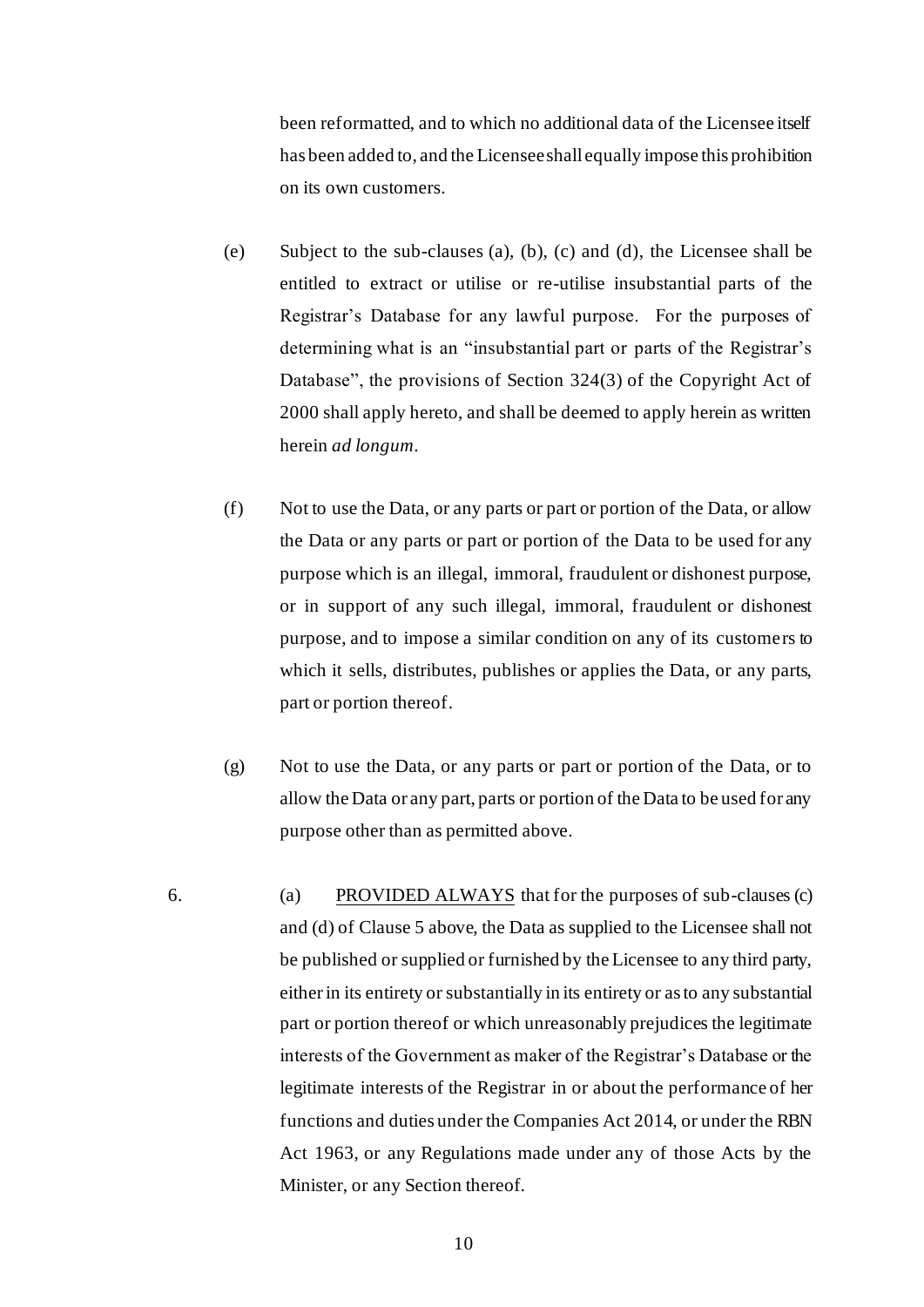- (b) AND FURTHER PROVIDED ALWAYS that for the purposes of subclause (b) above, the Registrar shall be entitled during the continuance and currency of this Licence by notice in writing to be given by or on behalf of the Registrar to the Licensee, and to be given or sent by the Registrar to the Licensee within twenty-one days after 15<sup>th</sup> July and/or 15th December of each or any year of the term of this Licence, in her absolute discretion, to delete the name of any of the companies or bodies specified in the Third Schedule hereto and/or to add the name of any other company or Licensee which is then or has become a customer of the Registrar and has taken a Licence or has agreed to take a Licence from the Minister, and in respect of any company or body which is listed in the Third Schedule hereto to substitute any associated company of any company listed in the Third Schedule hereto in lieu of a company specified from time to time in the said Third Schedule in lieu of the original company.
	- (i) The Registrar shall, within the said period of twenty-one days of 15th July and/or 15th December, and having made such an addition or substitution to the said List as aforesaid, send a copy of the Revised Third Schedule to the Licensee, by fax or by email, and thereupon the Licensee shall be bound by such revised list or Third Schedule as if the same had been incorporated into and become part of these Presents.
	- (ii) This Licence is personal to the Licensee. The Licensee shall give notice in writing to the Registrar of any proposed or actual change in the control of the Licensee, stating the nature of the proposed change and the identity of the party or parties involved.
	- (iii) Upon receipt of notice given under the preceding sub-clause, or if the Licensee fails to give notice under the said preceding clause, then upon becoming so aware that there has been a change in the control of the Licensee, the Registrar shall have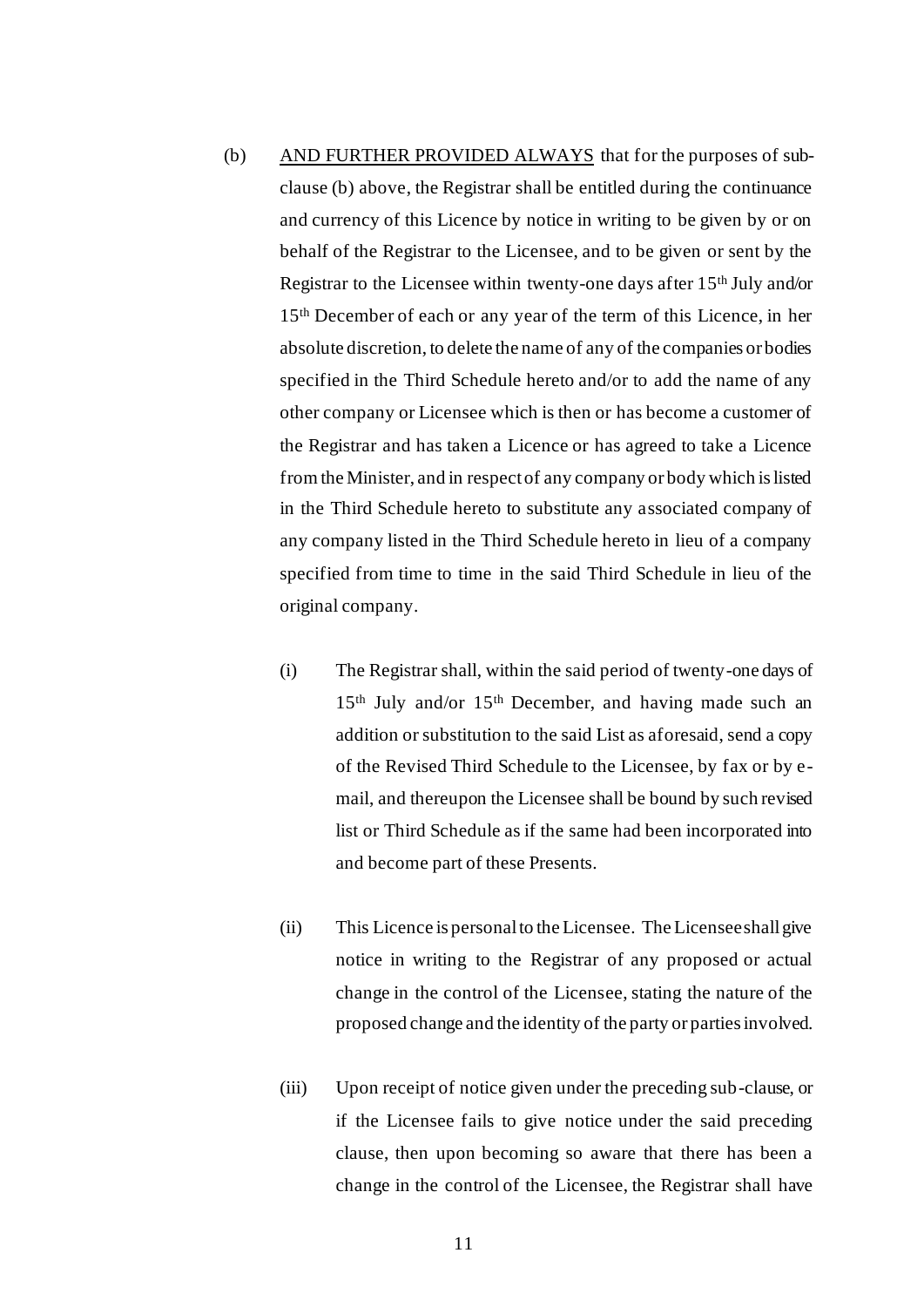thirty days within which to terminate this Licence by giving three months' notice in writing to the Licensee, upon the expiration of which said period the Registrar's right to terminate shall expire.

- (iv) If the Registrar exercises her right to terminate this Licence pursuant to the provisions of the sub-clause hereinbefore contained, she shall then offer to enter into a new Licence Agreement with the Licensee for the balance of the term of this Licence, but otherwise in exactly similar terms to this Licence.
- (c) AND FURTHER PROVIDED ALWAYS and the Licensee hereby AGREES with the Minister and with the Registrar as follows:
	- (i) That the Registrar shall be entitled to and shall maintain a Fair Processing Notice on her website listing the identity of, *inter alia*, the Licensee and each other Licensee specified in the Third Schedule hereto and, where each such Licensee has nominated a representative for the purposes of the Data Protection Acts, the identity of such representative or representatives,

#### and

- (ii) A link on the Registrar's website to the Licensee's website so as to enable the viewer to check the Licensee's website.
- (iii) The Licensee shall, for the purposes of the Data Protection Acts, maintain on its website where it has nominated a representative for the purposes of the Data Protection Acts, the identity of such representative.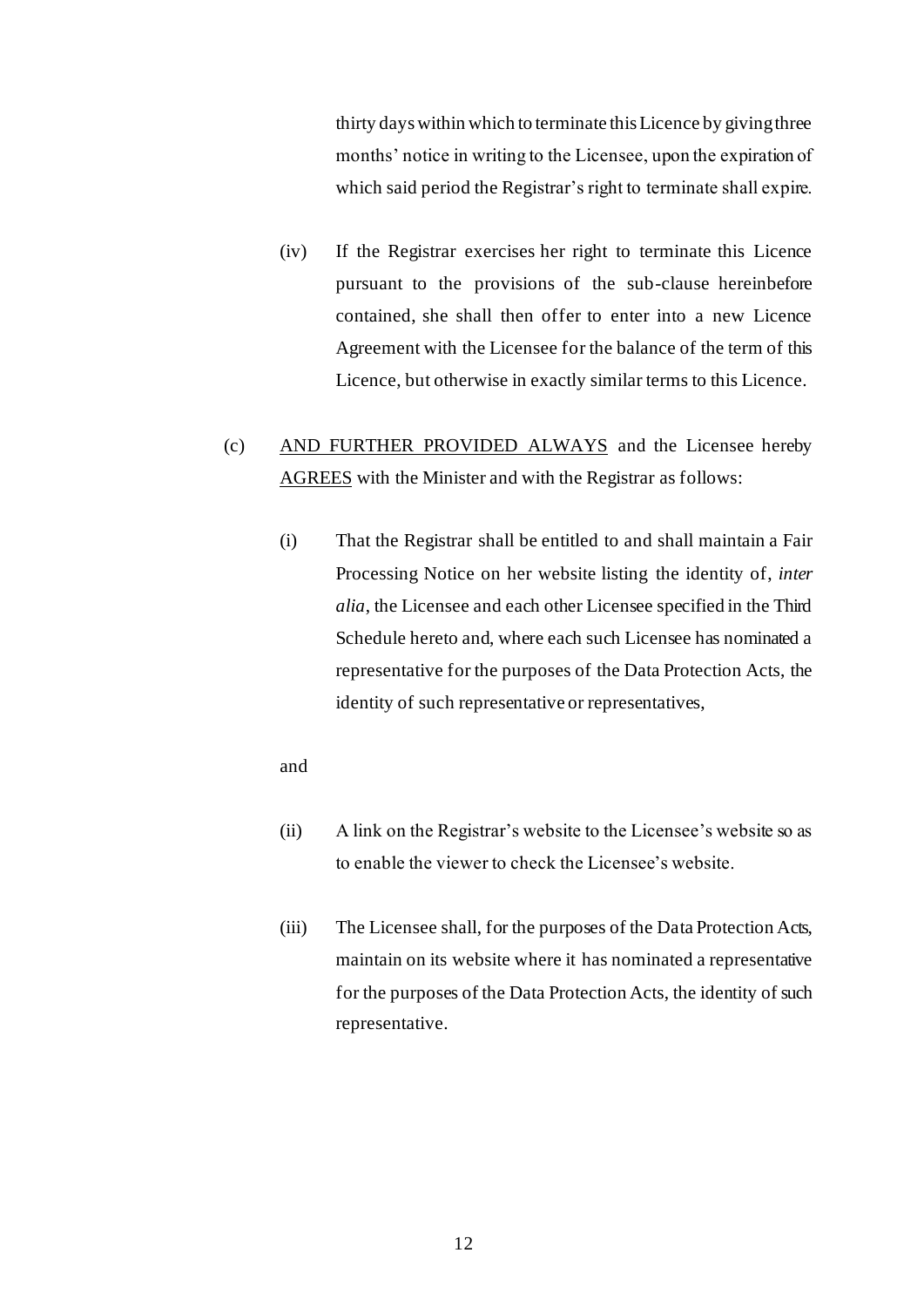### 7. **TARIFF:**

(a) In consideration of the Licence and Permit aforesaid, and subject to the provisions hereinafter contained as to the review by the Registrar of the Tariff payable hereunder, and on the terms and conditions herein, the Licensee shall pay to the Registrar the following Tariff:

 $€31,000$  per annum.

The said Tariff shall be payable monthly in advance on the first working day of each calendar month, and each subsequent payment is to be made on a monthly basis as aforesaid during each succeeding year during the continuance of this Agreement.

- (b) It is hereby AGREED AND DECLARED that at any time after the third anniversary of the commencement of the Term hereby granted, the Minister shall be entitled to review the Tariff payable hereunder by giving three months notice in writing by his Agent, the Registrar, to the Licensee. The revised Tariff shall be that fixed by the Minister pursuant to Section 891 of the Companies Act 2014 and Section 16 of the RBN Act 1963 and shall be such Tariff or fees determined by the Minister at the time of or within two months of the giving of the said Notice; the said Notice of increase shall be conclusive as to the amount of the revised Tariff if given by the Registrar, in writing, to the Licensee.
	- (ii) The Revised Tariff shall be payable on the first day on which the Tariff would have been paid after the expiration of the said period of three months specified in the said Notice.
	- (iii) During the said period of three months notice as is contained in the preceding sub-clause, the Licensee shall be entitled to terminate this Agreement by giving to the Registrar one month's written notice of termination.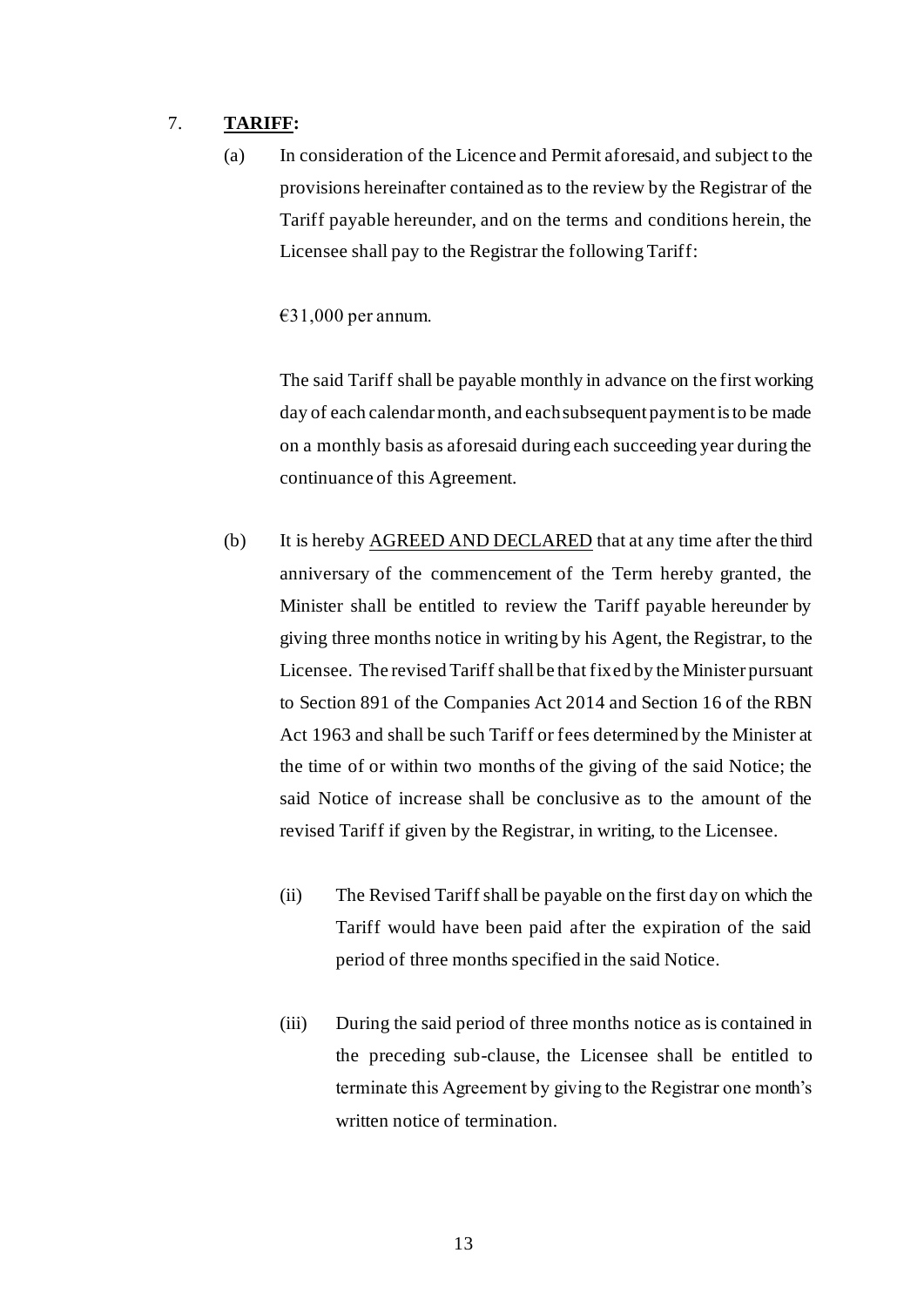(c) IT IS HEREBY AGREED AND DECLARED that if any Payment of the said Tariff payable hereunder, or the revised Tariff payable hereunder, shall be in arrears, and shall not be paid in full within ten days of the due date for payment thereof, then and in such event the Minister, acting by his Agent, the Registrar, may SUSPEND the supply of the Data to the Licensee, and may further, on first giving seven days' notice in writing to the Licensee after the expiration of the said period of ten days aforesaid, of his INTENTION to revoke the Licence and Permission hereby granted to use the Data, and if the said payment is not made within the said further period of seven days, then, on the expiration of the said period of seven days, this Licence and Permission shall be hereby REVOKED and be at an END, and the Licence and Permission hereby granted to use the Data shall thereupon forthwith absolutely CEASE AND DETERMINE.

(ii) IT IS HEREBY AGREED AND DECLARED that TIME shall be of ESSENCE of this Agreement for the purposes of this Clause.

#### 8. **BACKUP SERVICES TO BE PROVIDED BY THE REGISTRAR:**

- (a) In addition to the provision of the Data as hereinbefore agreed to be provided, the Registrar shall provide, or cause to be provided, a telephone support line between the hours of 10 a.m. and 4 p.m., Monday to Friday (save and except for Public and Bank Holidays), or on such other days on which the Data may be produced by the Registrar, to deal with or endeavour to deal with any technical questions which the Licensee may have concerning the Data.
- (b) The Registrar shall make available to the Licensee a reasonable amount of time, to be determined at the sole and absolute discretion of the Registrar, of the staff of the Registrar to consult with the technical and professional staff of the Licensee. In the event that such consultation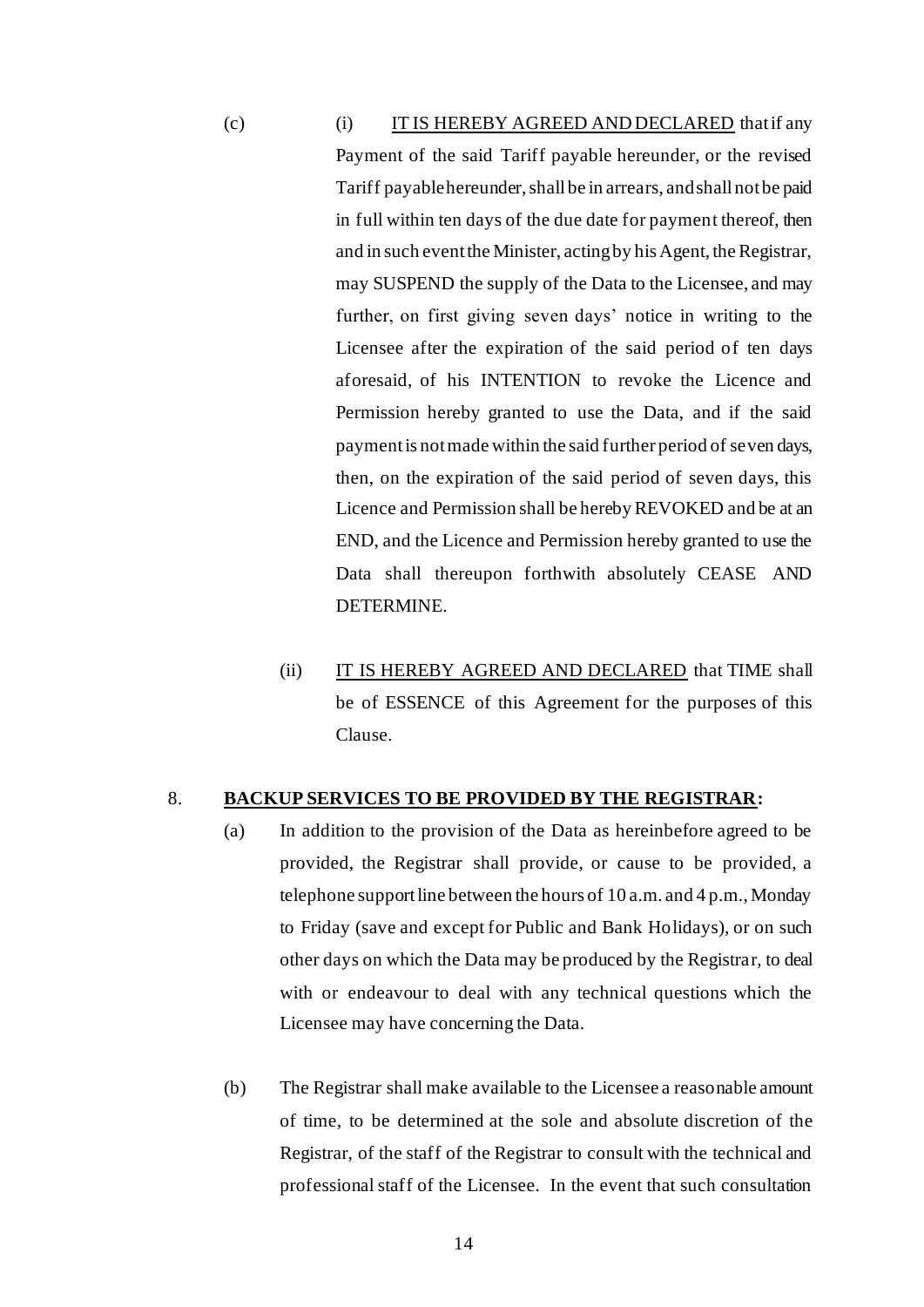involves the incurring of travelling and ancillary expenses by the staff of the Registrar, the amount of such expenses will be negotiated and agreed in advance by and between the Licensee and the Registrar, or such officer of the Registrar as the Registrar may nominate for that purpose, and will be reimbursed by the Licensee to the Registrar SAVE AND EXCEPT where such consultations are necessitated by some fault, error or failure in the Data supplied.

#### 9. **ACKNOWLEDGEMENT: NO WARRANTY AS TO ACCURACY:**

- (i) The Licensee hereby acknowledges that it is aware that the information contained in the Data and the Registrar's Database has been and is being supplied to the Registrar by or on behalf of companies and other persons, pursuant to statutory obligation. The Licensee acknowledges that although very basic checks may have been carried out on the information, its content has not been verified and that it has been accepted by the Registrar in good faith. The fact that information is on the public record should not be taken to and does not indicate that the Registrar has approved, checked, verified or validated it in any way. The Registrar makes no representations and gives no warranty in respect of the accuracy, adequacy, veracity or completeness of any information contained in the Data where that information has been supplied to the Registrar by a third party.
- (ii) The Licensee is wholly responsible for assessing whether the Data is suitable for its purpose and for ensuring that those to whom it sells, supplies, distributes or publishes the Data under Clause 5 hereof are aware of or are given notice of the matters set out in Clause 9(i) hereof.
- (iii) The Licensee hereby **ACCEPTS** AND AGREES that neither the Minister nor the Registrar shall be liable to the Licensee, or to any client or customer of the Licensee, or any person claiming under or through the Licensee, for any loss or damage, or any costs or expenses arising out of or by virtue of any inaccuracy or untrue or incorrect information contained in the information and particulars, or any part thereof,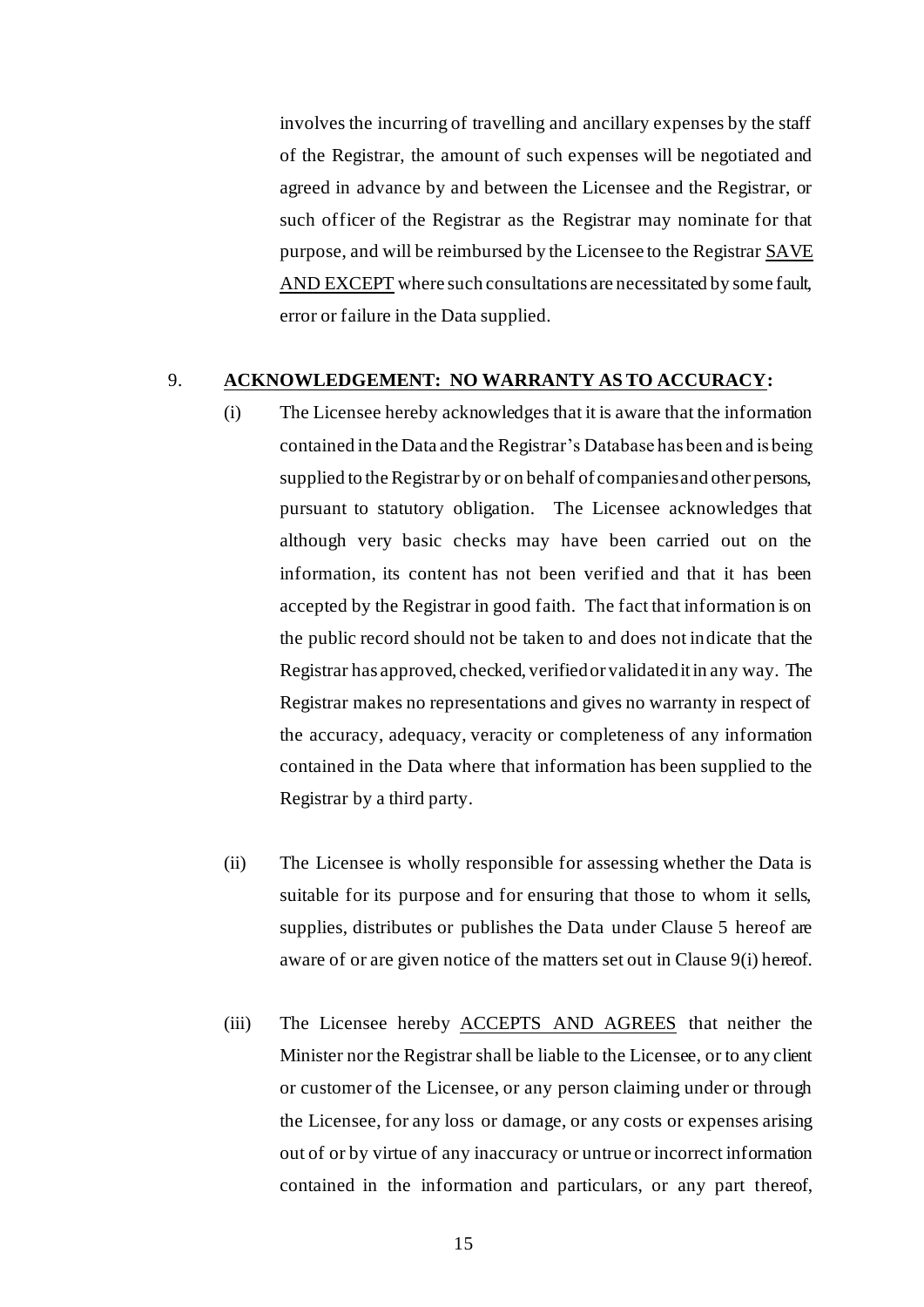supplied to the Registrar by or on behalf of any company, or any professional person, pursuant to Statute or otherwise, or at all.

#### 10. **NOTIFICATION OF FACTUAL ERRORS:**

- (a) In the event of the Licensee ascertaining the existence of any factual error in the Data that may arise from a processing error on the part of the Registrar, it shall forthwith notify the Registrar, by e-mail, of said factual error, and what the error is, and if the error arose from a processing error, the Registrar shall make whatever amendment is appropriate, and shall notify said amendment to the Licensee by email.
- (b) Where the Registrar has made an amendment of foot of a notification received under subparagraph (a), the Licensee shall notify the Registrar, on request, by email of the total number of its customers to whom the factually erroneous material has been supplied by the Licensee and shall confirm to the Registrar in writing that all its customers who accessed the factually erroneous material have been contacted by the Licensee and made aware of the error and have been supplied by the Licensee with the amendment thereto.
- (c) In the event of the Registrar becoming aware of any factual error in the Data which has been supplied to the Licensee arising from a processing error on the part of the Companies Registration Office, she shall make whatever amendment is appropriate and shall notify said amendment by email to the Licensee and the Licensee shall

(i) notify the Registrar, by email, of details of the number of customers to whom the factually erroneous material has been supplied by the Licensee

and

(ii) shall confirm to the Registrar in writing that all its customers who accessed the factually erroneous material have been contacted by the Licensee and made aware of the error and have been supplied by the Licensee with the amendment thereto.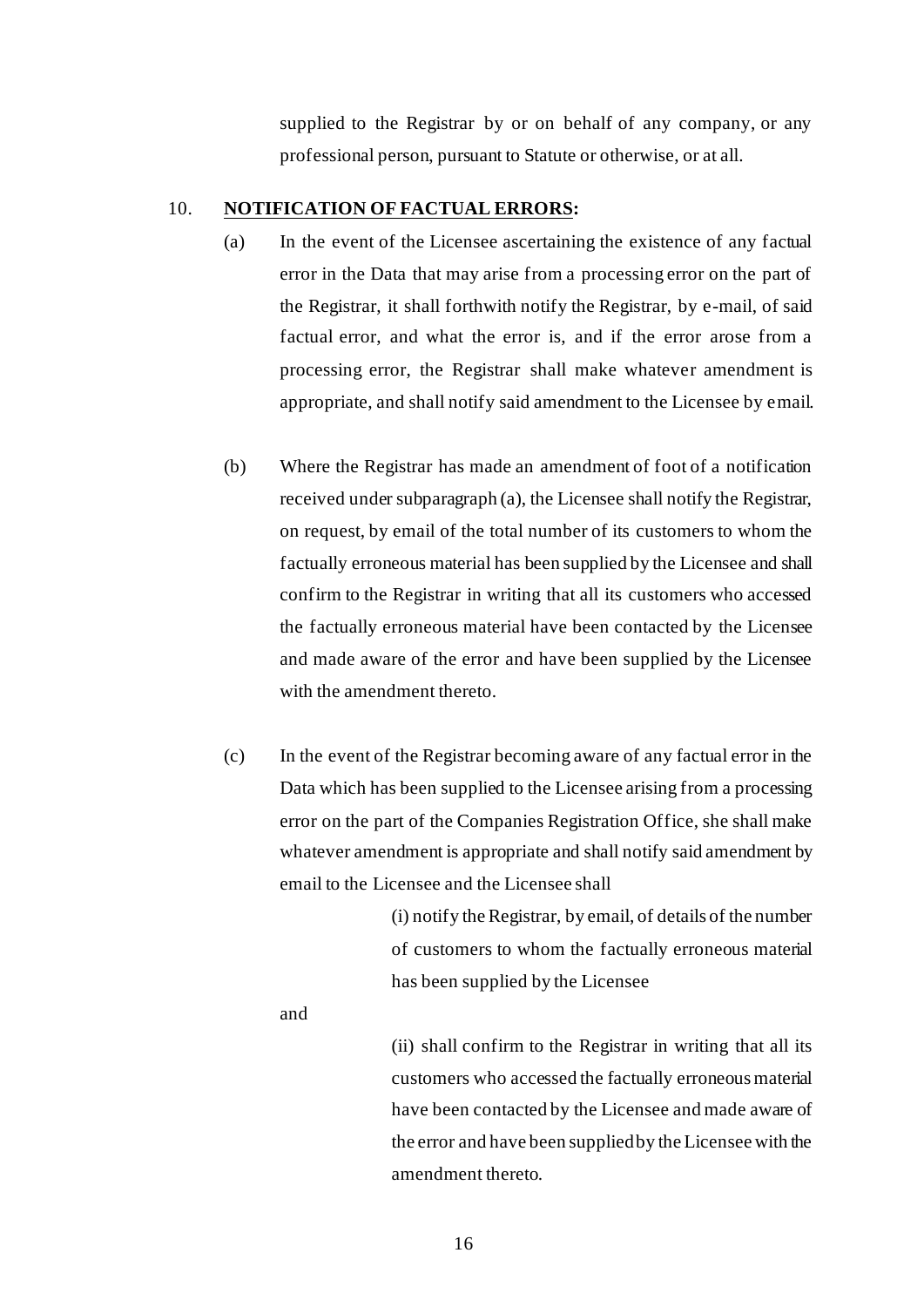#### 11. **LICENSEE'S COVENANTS:**

- (i) The Licensee hereby COVENANTS AND AGREES with the Minister and with the Registrar, and each of them, that it shall comply with the provisions of the Data Protection Acts, and in particular with the provisions of Section 2, Section 2(1)(a), (b), (c) and (d), Section 6 and Section  $6(2)(a)$  and (b) of the Data Protection Act, 1988, as amended.
- (ii) On receipt of any direction in writing from the Registrar, and whensooften the same shall occur, the Licensee shall update or amend information contained in the Data in accordance with a direction in writing from the Registrar, and shall do so with all due expedition.
- (iii) Where the Licensee anticipates that personal data supplied hereunder will be processed for the purposes of direct marketing, the Licensee shall offer those persons whose data will be so processed a cost-free opportunity to object in advance to receiving direct marketing.

### 12. **DENIAL OF PARTNERSHIP:**

This Agreement shall not operate so as to create a partnership, relationship or agency or joint venture of any kind between the Minister or the Registrar and the Licensee.

### 13. **ENTIRE AGREEMENT:**

This Agreement constitutes the entire agreement and understanding of the parties, and supersedes any previous agreement between the parties relating to the subject matter of this Agreement.

### 14. **COPYRIGHT: DATABASE RIGHT**

(a) The Licensee hereby ACKNOWLEDGES AND ADMITS (i) that the Registrar's Database is an original Database, the maker of which is, or is deemed to be the Government, and (ii) the "Database Right" as defined in the Act of 2000 of the Government therein and thereover, and (iii) that it,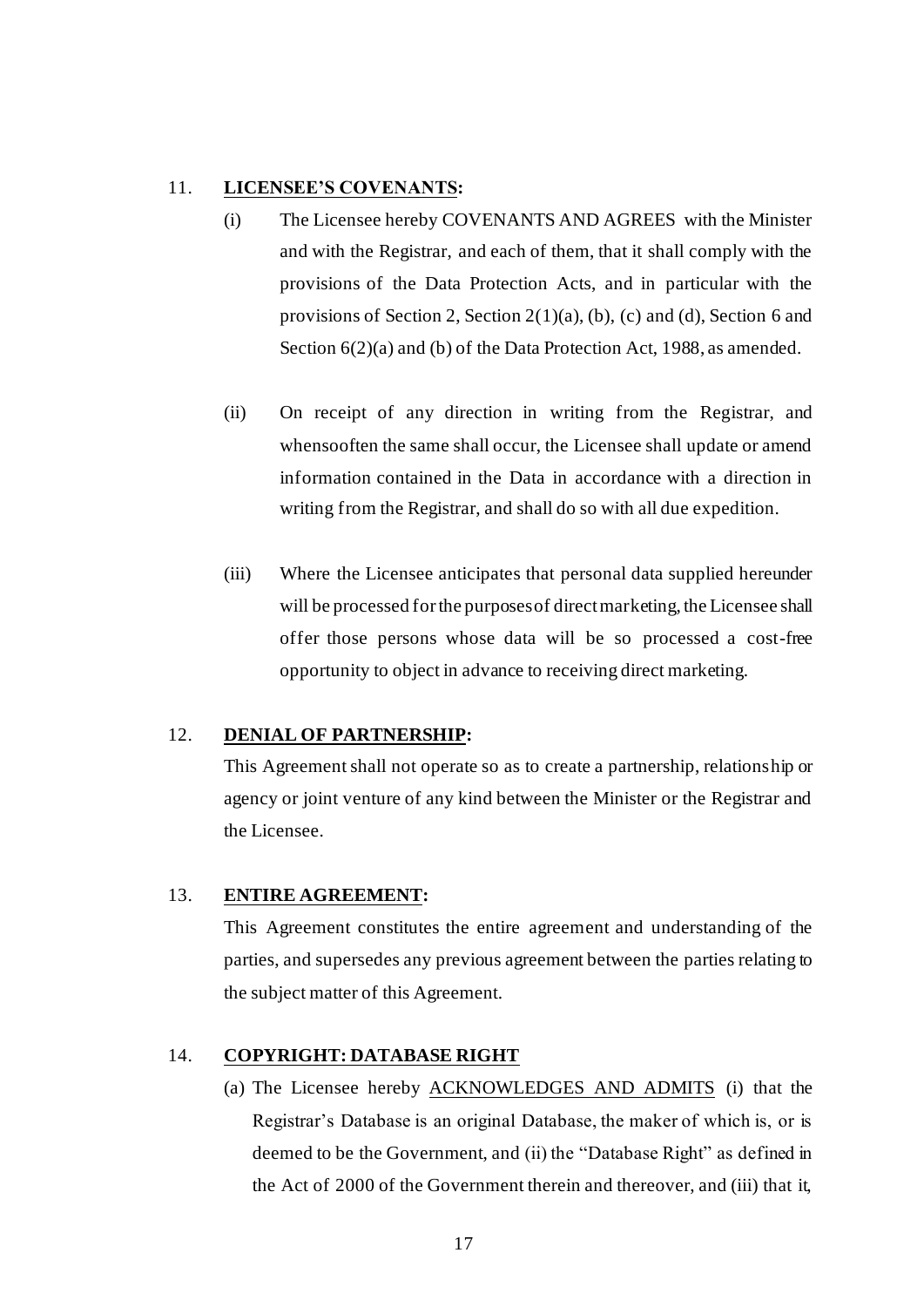the Licensee, uses the same by the Permission and Licence of the Government, and on the terms and conditions herein contained.

(b) The Licensee hereby ACKNOWLEDGES that the copyright in the Data is a Government copyright, and that it uses and reproduces the Data and extracts therefrom by the Permission and Licence of the Government and on the terms and conditions herein contained.

### 15. **TERMINATION:**

- (a) Notwithstanding any other provisions herein contained and WITHOUT PREJUDICE to the provisions of Clause 7 hereinbefore contained, this Agreement may be terminated by the Licensee at any time during the currency of the Agreement, without liability for compensation or damages, by six months notice in writing to the Registrar.
- (b) Notwithstanding any other provisions herein contained and WITHOUT PREJUDICE to the provisions of Clause 7 hereinbefore contained, this Agreement may be terminated forthwith by either party, without liability for compensation or damages, by notice in writing to the other party, given by whichever party is not at fault, if any of the following events occur, namely:
	- (i) If the other party commits any breach of the terms or conditions of this Licence and fails to remedy such breach, or insofar as such breach is not capable of remedy, to furnish adequate compensation in respect of same within thirty days after receiving written notice from the party not at fault, requiring it so to do;
	- (ii) If the other party shall present a Petition or have a Petition presented by a creditor for its winding up or enter into compulsory or voluntary liquidation (other than for the purpose of a bona fide reconstruction or amalgamation), or shall have a Receiver appointed over all or any of its undertakings or assets.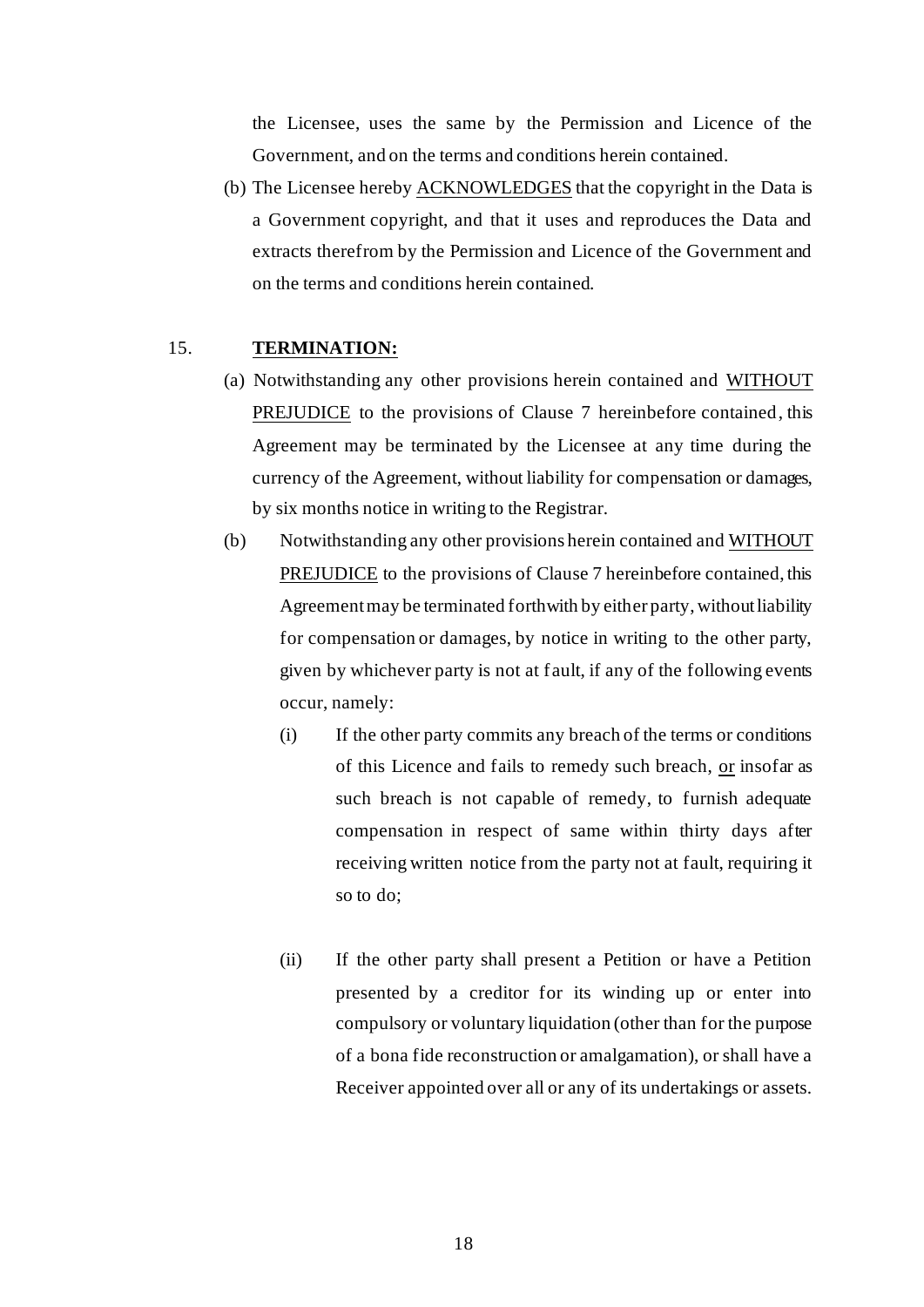- (iii) If the other party shall be, or shall be deemed, for the purposes of or within the meaning of the Companies Act 2014, to be unable to pay its debts, or shall cease to carry on business.
- (c) In the event of termination by the Licensee of this Agreement prior to its determination by efflux of time, the Licensee shall be entitled to recover from the Registrar any monthly payment which shall have been paid in advance, in respect of the particular month in which the Licence hereby granted is terminated.

#### 16. **EXTENT OF LIABILITY AND INDEMNITY:**

Neither the Registrar nor the Minister shall be liable to the Licensee in respect of any loss or damage arising from any negligence or breach of duty on the part of the Registrar of Minister or any member of the staff of the Registrar in connection with the performance or purported performance of or a failure to perform this Licence and Agreement and the duties of the Registrar or the Minister hereunder. Subject as hereinafter provided, the Minister agrees to indemnify the Licensee in respect of any losses arising from wilful misconduct on the part of the Registrar or any member of his staff, his servants or agents, provided however that such liability shall not exceed  $\epsilon$ 10,000 in respect of any one claim, and so that the maximum liability of the Minister and/or the Registrar under this Agreement shall not exceed  $\epsilon$ 31,000.

### 17. **FORCE MAJEURE**:

Neither party shall be liable to the other in respect of anything which, apart from this provision, may constitute a breach of this Licence arising by reason of Force Majeure, namely circumstances beyond the control of the Registrar or the Licensee, which events shall include (but shall not be limited to) acts of God, perils of the sea or air, fire, flood, drought, explosion, sabotage, accident, embargo, riot, civil commotion or civil authority, including acts of local government and parliamentary authority.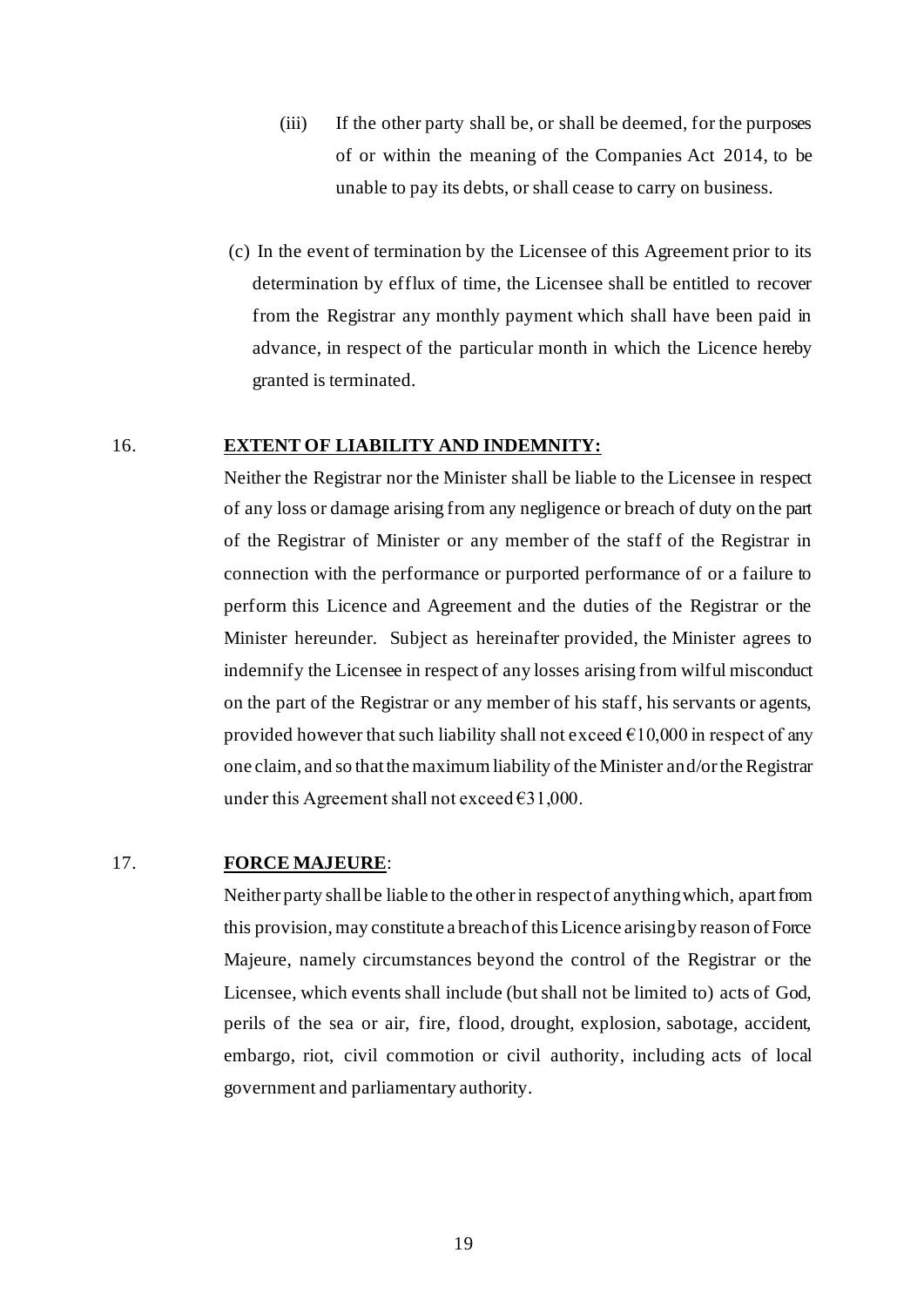### 18. **WAIVER:**

Failure or neglect by the Licensee or the Minister or the Registrar to enforce, at any time, any of the provisions hereof, shall not be construed as nor shall same be deemed to affect the validity of the Licence hereby granted, or prejudice any right of the Minister to terminate this Agreement pursuant to the provisions in that behalf hereinbefore contained.

#### 19. **NOTICES**

(i) Any Notice required to be given to the Minister or to the Registrar may be delivered by hand for the Registrar's attention or by e-mail to **maureen.osullivan@enterprise.gov.ie** and when delivered by hand shall be deemed to have been delivered at the time and date the same is delivered and when sent by e-mail, shall be deemed to have been delivered when the same is sent. In the event of a change in the Registrar's e-mail address during the currency of this Agreement, the Licensee will be notified in advance of such change.

(ii) Any Notice required to be sent or delivered to the Licensee may be delivered by hand or sent by e-mail to [ ], and when delivered by hand shall be deemed to have been delivered at the time and date the same is delivered and when sent by e-mail, shall be deemed to have been delivered when the same is sent. In the event of a change in the above email address during the currency of this Agreement, the Licensee will notify the Registrar in advance of such change.

### 20. **HEADINGS**:

The headings of the terms and conditions herein contained are inserted for ease of reference only and are not intended to be part of or to affect the meaning or interpretation of any of the terms and conditions of this Licence.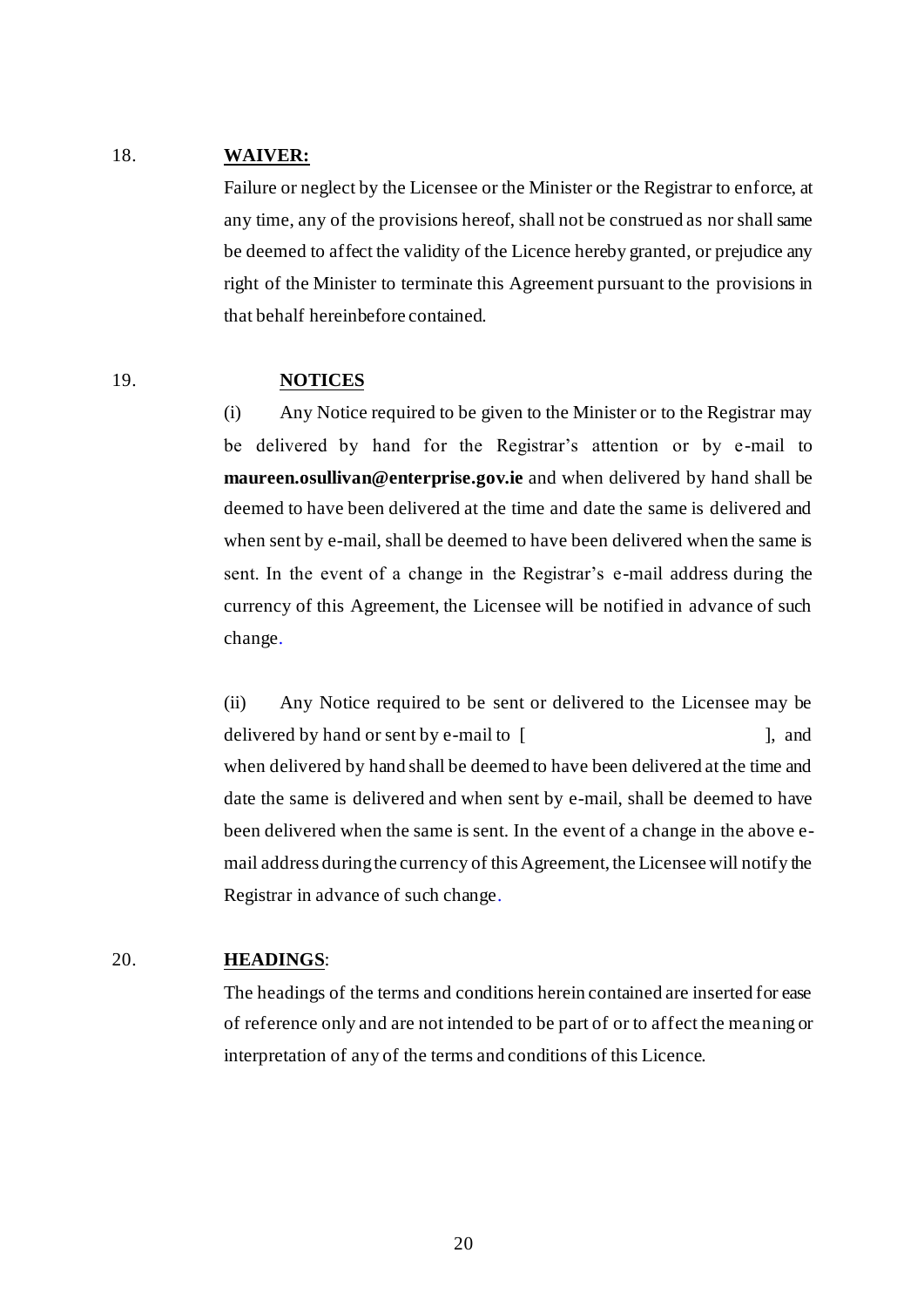### **FIRST SCHEDULE**

#### **"The Data"**

(a) Subject to paragraph (b) below, the Data supplied shall be a daily update of the relevant changes made to the Registrar's Database since the most recent update or, subject to paragraph (e) below, a full data load supplied to the Licensee. This daily update will consist of a computer file, which may be downloaded from an Internet address which will be notified to the Licensee on signing of this agreement, together with a user name and password which will allow access to the aforementioned internet address.

(b) In each update or full data load, the following data elements will be supplied in respect of the following record types:

#### **1. Company Data**

Company Number Company name Company Keyword Company Status Code Company Type Code Principal Object Code Company registered date Last Annual Return Date Company Address Town code Dissolved Date Company authorised and issued capital Details of previous company names and effective dates

#### **2. Director, Secretary Data**

Person type (whether a director or secretary) Person name Address Date of birth Person number Dates of appointment and resignation as applicable Person type indicator (whether a record relates to a company, person or business)

### **3. Charge details**

Company number Charge number Description Registered date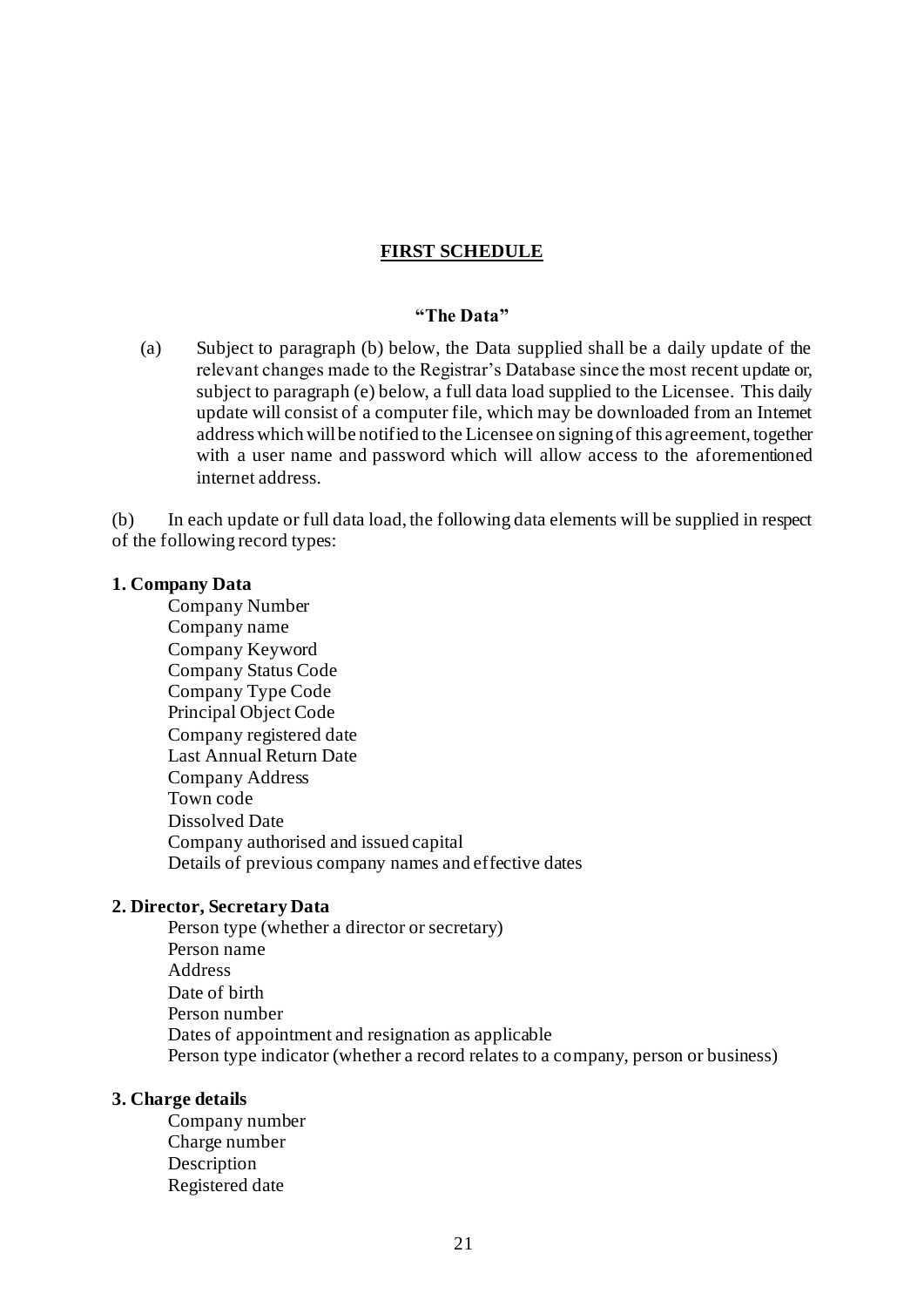Created date Property acquired date Amount secured Currency code Amount secured description Charge status code Details of persons entitled Particulars of property Details of satisfactions Details of property released

### **4. Liquidator/examiner/receiver details**

Liquidator/examiner/receiver name Address Appointment date Ceasing date Liquidator/examiner/receiver type

#### **5. Document records**

Company number Submission number Document number Submission type Document type Received/Registered date Effective date Status Document image identifier

In each update or full data load, the following data elements will be supplied in respect of the following business names record types:

### **1. Business Name Data**

Business Name Number Business Name Business Keyword Business Status Code Business Type Code Nature of Business Business Registered Date Business Ceased Date Business Address Town code Number Details of previous business names and effective dates

### **2. Business Name Owner Data**

Owner Name Owner Address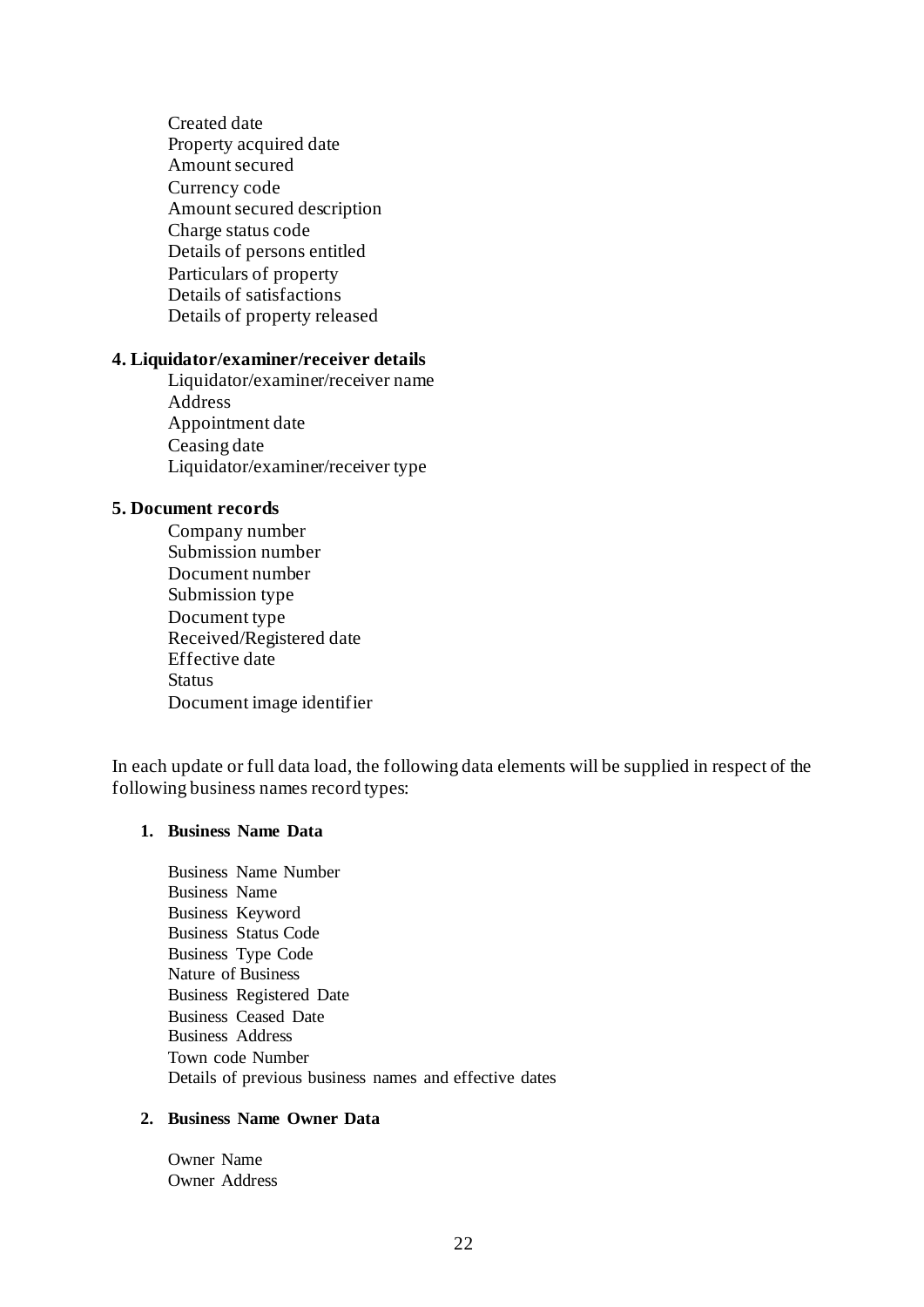Owner DOB Owner Number Dates of appointment and resignation as applicable Owner Indicator

### **3. Document Records**

Business Number Submission number Document number Submission Type Document Type Received Date Effective Date Registered Date Submission Status Document Image Identifier

(c) The format of the Data will correspond with the format set out in the document at **Annex 1** to this Licence Agreement.

(d) The daily update shall be made available to the Licensee on every working day, and will be available for download from the notified Internet address not later than 12.00 noon on the working day following the day on which the relevant changes to the Registrar's Database were made.

(e) The Licensee may request a full data load at any time, and this will be supplied by the Registrar within seven days of such a request. This full data load will comprise an extract of data on all companies in the Registrar's Database. Save where the requirement for a full data load arises due to an error or omission on the part of the Registrar, no more than twelve full data loads may be requested by the Licensee in any rolling twelve-month period. A full data load shall be supplied in accordance with the Second Schedule.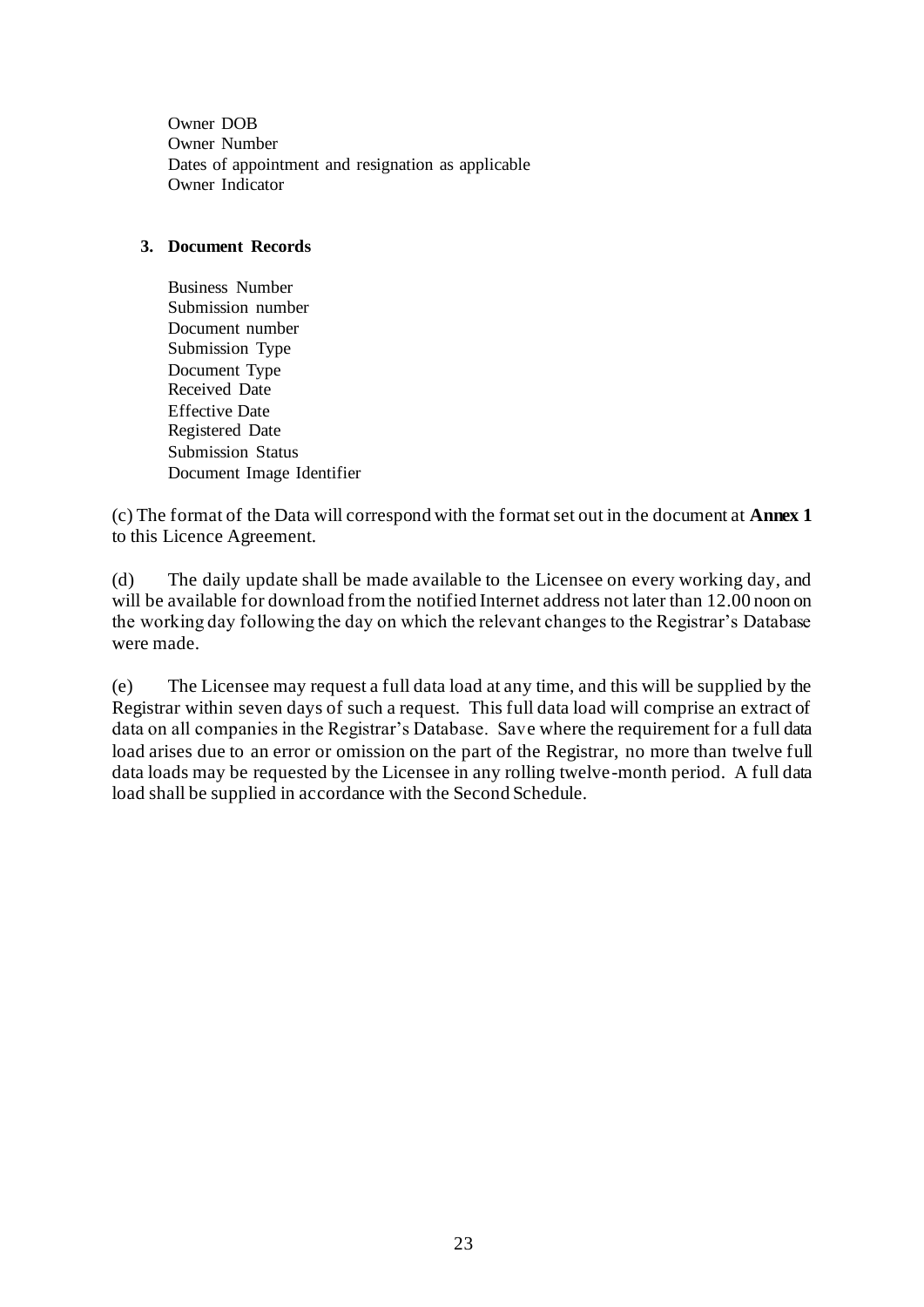#### **SECOND SCHEDULE**

#### **"The Medium"**

| Data                 | <b>Medium</b>                                                                                         | <b>Frequency</b>                                                                                                                          |
|----------------------|-------------------------------------------------------------------------------------------------------|-------------------------------------------------------------------------------------------------------------------------------------------|
| Per First Schedule:  |                                                                                                       |                                                                                                                                           |
| (i) Daily updates    | Electronic download<br>of computer file<br>via the internet,<br>utilising a user name<br>and password | On every working day,<br>not later than 12 noon                                                                                           |
| (ii) Full data loads | Electronic download<br>of computer file<br>via the internet<br>utilising a username<br>and password   | Not more than twelve<br>times in any rolling<br>12 month period, same<br>to be supplied within<br>seven days of the<br>Licensee's request |

In the event that the Registrar is unable to supply the Data in accordance with (i) and/or (ii), for any reason whatsoever, and during the period of such inability only, the Data will be made available by the Registrar on DVD which will be available for collection by the Licensee from the Public Office of the CRO, Ground Floor, Gloucester Place Lower, Dublin 1 between the hours of 10am to 1pm and 2.15pm to 4.30pm, Monday to Friday, excluding Bank and Public Holidays, or at such other location as may first be notified by the Registrar to the Licensee, in writing, and at such other times as may be agreed by the Registrar and Licensee, it being ACKNOWLEDGED by the Licensee in respect of the daily updates that the Data will be available for such collection not earlier than 12.00 noon on the working day following the day on which the relevant changes to the Registrar's Database were made.

### **Format**

The format of the Data will correspond with the format set out in the document at **Annex 1** to this Licence Agreement.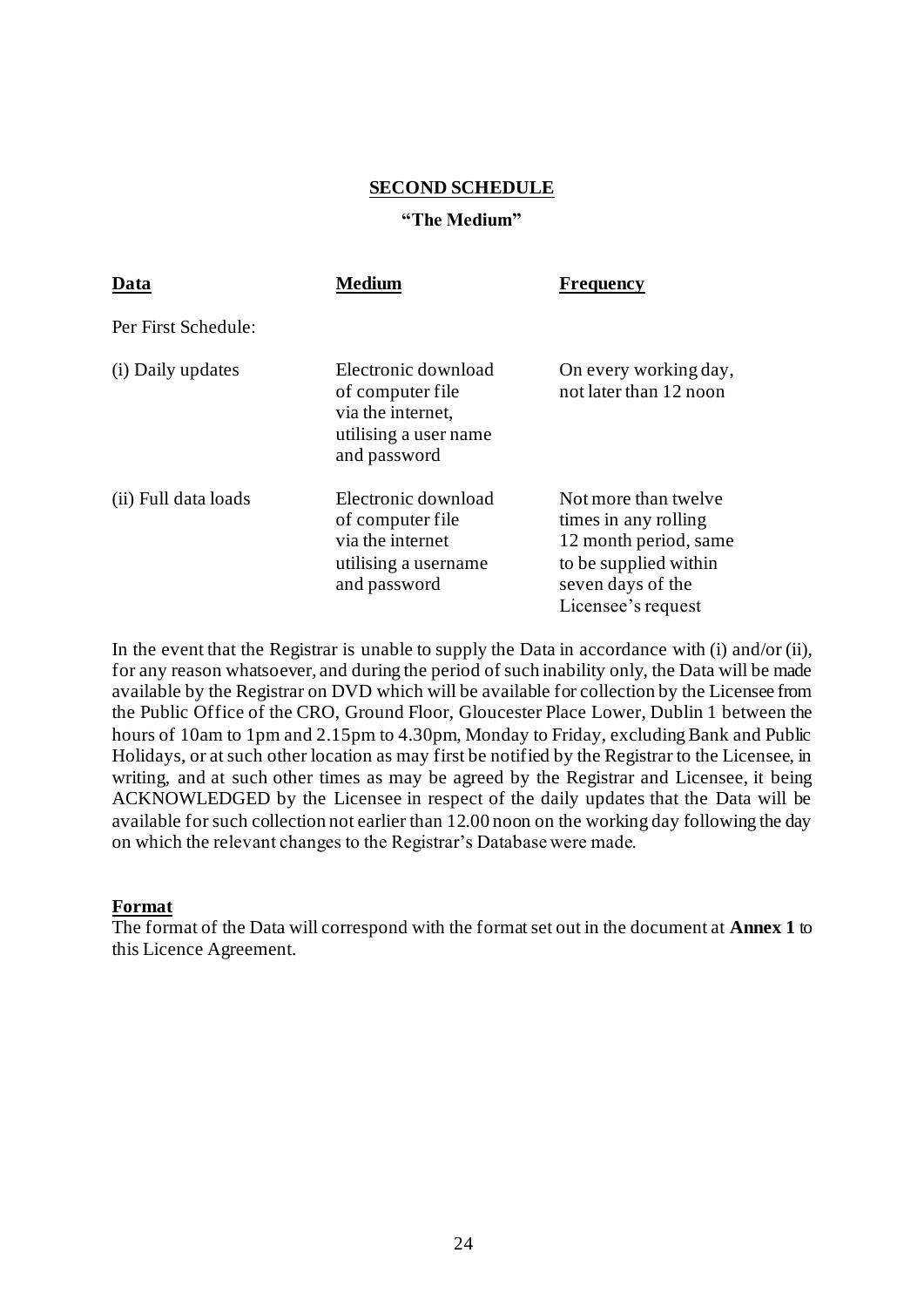# **THIRD SCHEDULE**

# **List of Companies or Bodies pursuant to Clause 5(b) of the within Agreement**

Visionnet Ltd

Rochford Brady Online Services Ltd

D&B Business Information Solutions Ltd

Experian Ireland Ltd

Creditsafe Ireland Ltd

Vmody Limited

Ulster Bank Ireland DAC Limited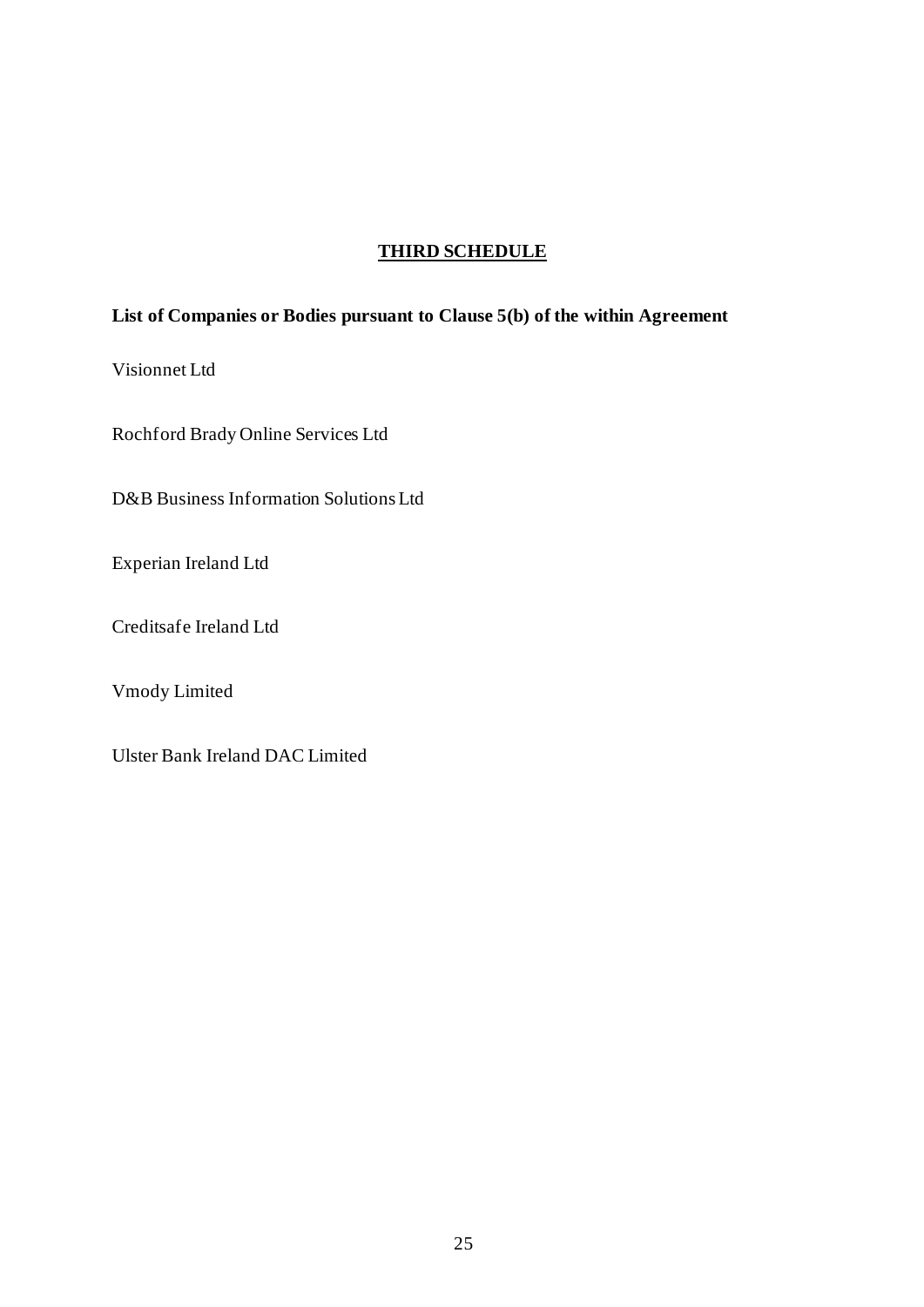# **ANNEX 1**

*[See bulk tape spec attached]*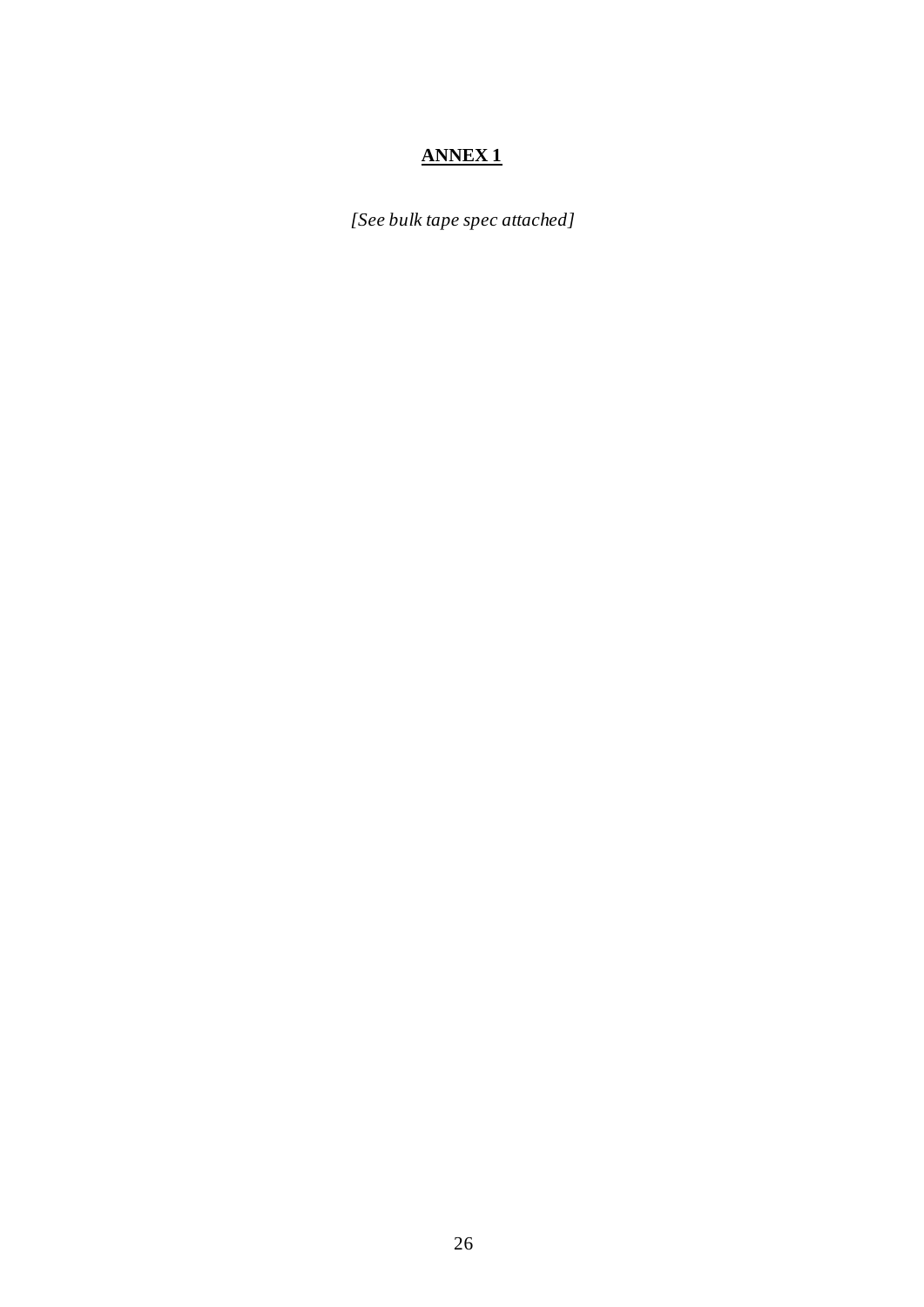**IN WITNESS WHEREOF the Official Seal of the Minister for Enterprise, Trade and Employment and the Common Seal of Limited have hereunto been affixed the day and year first herein WRITTEN.**

PRESENT when the Official Seal of the Minister for Enterprise, Trade and Employment was affixed hereto and was authenticated by the signature of (signatory)\_\_\_\_\_\_\_\_\_\_\_\_\_\_\_\_\_\_ \_\_\_\_\_\_\_\_\_\_\_\_\_\_\_\_\_\_\_\_\_\_\_\_\_\_

Occupation:

**(Signatory)**

A person authorised by section  $15(1)$  of the Ministers and Name of Witness: Secretaries Act, 1924 to authenticate the seal of the<br>Address:<br>Said Minister. said Minister.

PRESENT when the Common Seal of Limited was affixed hereto:

Name of Witness:

Address: \_\_\_\_\_\_\_\_\_\_\_\_\_\_\_\_\_\_

Occupation:

Director

Director/Secretary

\_\_\_\_\_\_\_\_\_\_\_\_\_\_\_\_\_\_